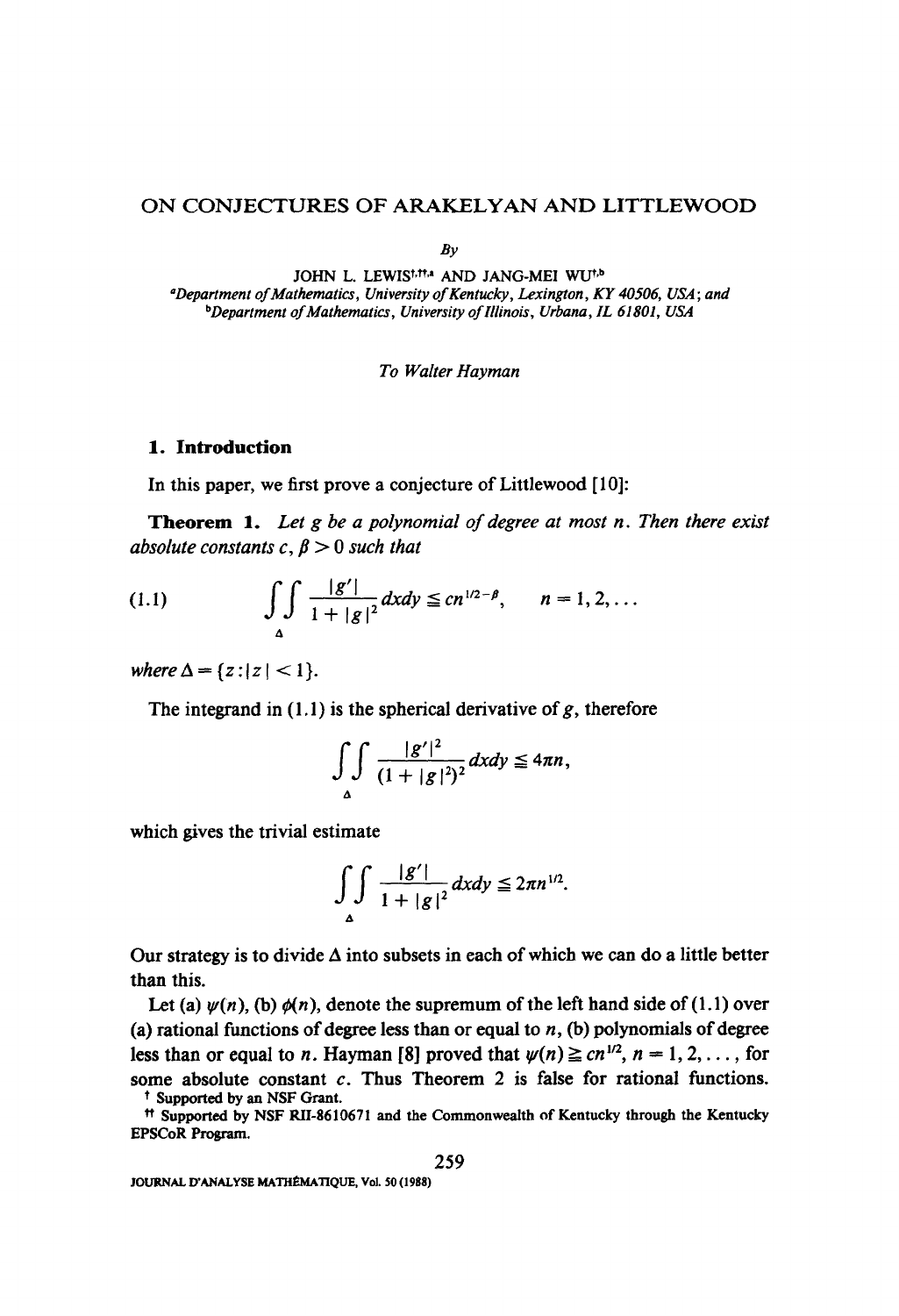Hayman [8] also showed that  $\phi(n) \ge c \log n$ ,  $n = 2, 3, \ldots$ . The best previous upper bound for polynomials was due to Eremenko and Sodin [4] who showed that  $\phi(n) = o(n^{1/2})$  as  $n \to \infty$ .

Littlewood proved in [10] that his conjecture, if true, has a remarkable consequence, which can be stated roughly as follows: *let f be an entire function of finite nonzero order, then there is an infinitesimal portion S of the plane such that for almost every w, the roots of*  $f(z) = w$  *lie, with negligible exceptions, in S.* 

Next we note that N. U. Arakelyan [1] was the first to construct examples of entire functions of finite order with an infinite set of deficient values. He also conjectured (see [7, problem 1.6]) that

$$
\sum_{k=1}^{\infty} [\log 1/\delta(a_k, f)]^{-1} < +\infty
$$

when f has finite order and  $a_1, a_2, \ldots$  are the deficient values of f.

In this paper, we prove a weak form of Arakelyan's conjecture:

**Theorem 2.** Let f be an entire function of finite lower order  $\mu$  with Nevan*linna deficient values*  $a_1, a_2, \ldots$ *. There exists an absolute constant*  $\gamma$ *,*  $0 < \gamma < 1/3$ *, such that* 

$$
\sum_{k}\delta(a_k,f)^{1/3-\gamma}<+\infty.
$$

There is a distinction between entire functions and meromorphic functions. For meromorphic functions with  $\mu < \infty$ , Weitsman proved in [14] that this series converges when  $y = 0$ ; examples due to Hayman and Gol'dberg (cf. [6, p. 98)] show that  $\sum \delta(a_k)^{1/3}$  can converge arbitrarily slowly. The hypothesis  $\mu < \infty$  is necessary, as follows from examples of Fuchs and Hayman (cf. [6, p. 86]).

Our Theorem 2 is the first result that shows that Weitsman's theorem is not sharp for entire functions.

As for our proofs, the first author has known for some time that Weitsman's method in [14] can be used to reduce the proof of Theorem 2 to a problem on harmonic measure (see [3, 7.40, p. 564]). In a discussion with the first author, W. Hayman suggested a possible relation between Arakelyan's and Littlewood's conjectures. Using a technique of Bourgain [2], the second author has recently solved the harmonic measure problem (Theorem 3). The proof of Theorem 1 presented here bears some resemblance to that of Eremenko and Sodin [4] on  $\phi(n) = o(n^{1/2})$ ; we have better estimates due to Theorem 3.

**Theorem 3.** Let  ${Q_i}_i^N$  be a sequence of closed dyadic squares of side length r *contained in*  $\{z = x + iy: 0 \le x \le 1/2, 0 \le y \le 1/2\}$ . *Let*  $\hat{C} = C \cup \{\infty\}$ ,  $U =$  $\hat{C}$  –  $\bigcup_{i=1}^{N} Q_i$ , and let  $\omega(z, F)$ ,  $z \in U$ ,  $F \subseteq \partial U$  be the harmonic measure at z of F *relative to U. There exist absolute constants*  $r_0$ ,  $\varepsilon_0 > 0$  so that if  $0 < r < r_0$ , then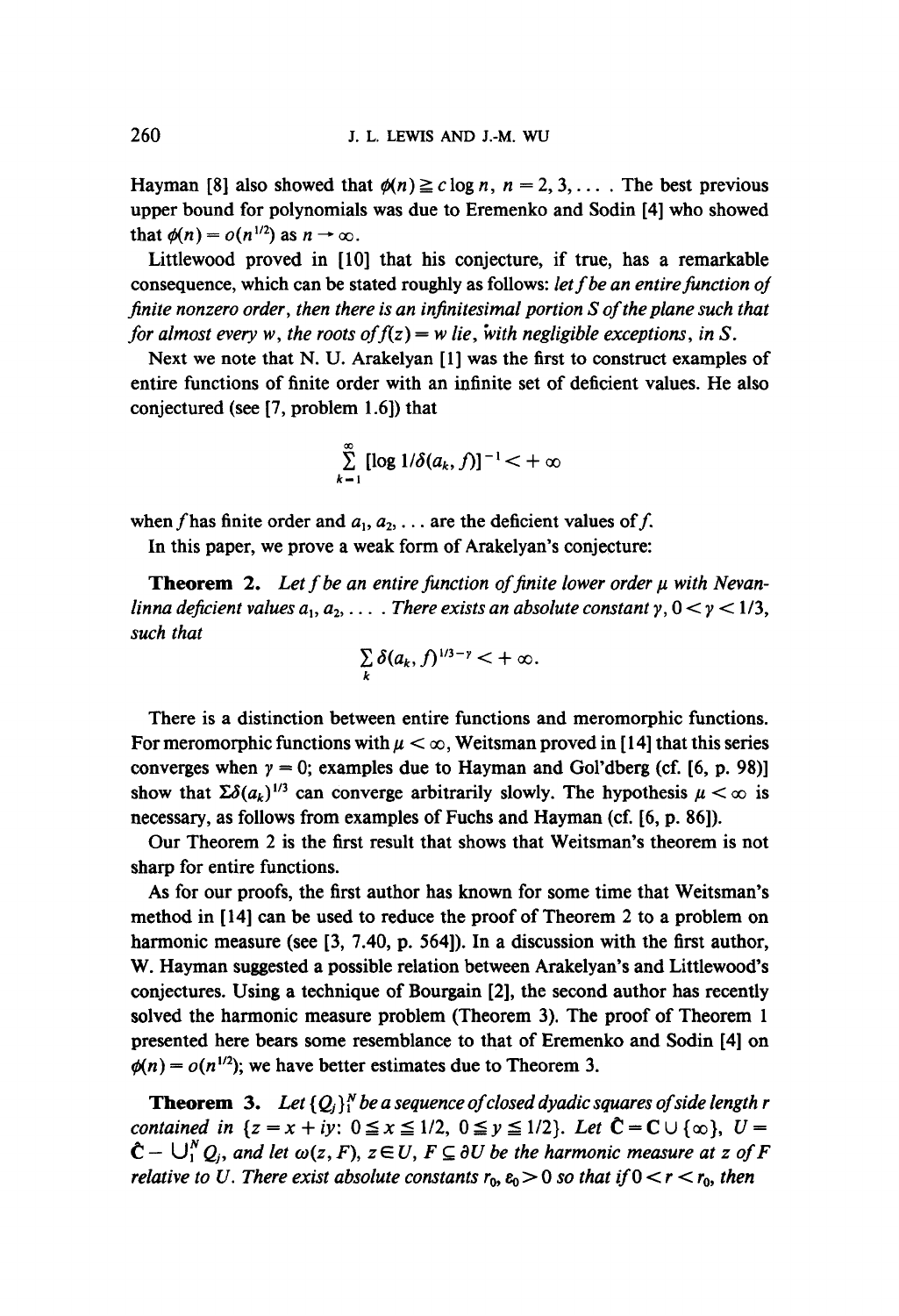$$
\omega(\infty, \partial Q_i) > r^{2+\epsilon_0}
$$

*for at most*  $r^{-2+\epsilon_0}$  *values of j*,  $1 \leq j \leq N$ .

Theorem 3 remains true in  $\mathbb{R}^n$ ,  $n \geq 3$ , when harmonic measures of cubes are evaluated at a finite fixed point, and  $\varepsilon_0$  is properly modified to depend on n. The proof is essentially unchanged. We note from the proof of Theorem 3 that it suffices to take  $\varepsilon_0 = 2^{-260}$ .

In  $\S2$  we prove Theorem 1, assuming Theorem 3; and prove a conjecture of Eremenko and Sodin which also leads to Theorem 1. From the proof it follows that Theorem 1 holds for  $0 < \beta \leq (1/16)2^{-260}$ . In §3 we make some preliminary reductions for Theorem 2. These will be used in §4 to show that if  $\varepsilon_0$  is as in Theorem 3,  $\varepsilon_1 = \varepsilon_0/40$ , and

$$
\Gamma(n) = \{k : 2^{-(n+1)} \leq \delta(a_k, f)^{1/3} \leq 2^{-n}\},\
$$

then Theorem 3 implies

$$
(1.4) \t\Gamma^*(n) \leq 2^{n(1-\epsilon_1)},
$$

for  $n \ge n_0$ , where  $n_0 = n_0(r_0, \varepsilon_0, \mu, \delta(a_1, f))$ . Here  $G^*$  is the number of elements in the set G. Clearly (1.4) implies Theorem 2 whenever  $0 < y < \varepsilon_1/3$ . Thus Theorem 2 is valid when  $0 < y < (1/120)2^{-260}$ . In §5 we prove Theorem 3.

We would like to thank J. Bourgain for a preliminary version of his paper; and D. Drasin for bringing Eremenko and Sodin's paper [4] to our attention, translating it, and suggesting that our methods could answer a conjecture in [4], and for his numerous comments on our original manuscript.

### 2. **Proof of Theorem** 1

Let g be a polynomial of degree at most n with zeros  $(a_i)$  and note that

$$
|g^{\prime}/g|(z) \leq \sum_i |z-a_i|^{-1}.
$$

Using this observation, we see that

$$
\iint_{\Delta \cap \{|g| \ge n^{3/4}\}} |g'|(1+|g|^2)^{-1} dx dy \le n^{-3/4} \iint_{\Delta} |g'|\, |g|^{-1} dx dy
$$
\n(2.1)\n
$$
\le 100n^{-3/4} \cdot n = 100n^{1/4}.
$$

Let

$$
\Omega = \{z : |g(z)| < n^{3/4}\} \cap \{z : |z| < 3/2\}
$$

and let  $\{Q_i\}$  be a sequence of Whitney squares, see [12], for  $\Omega$  with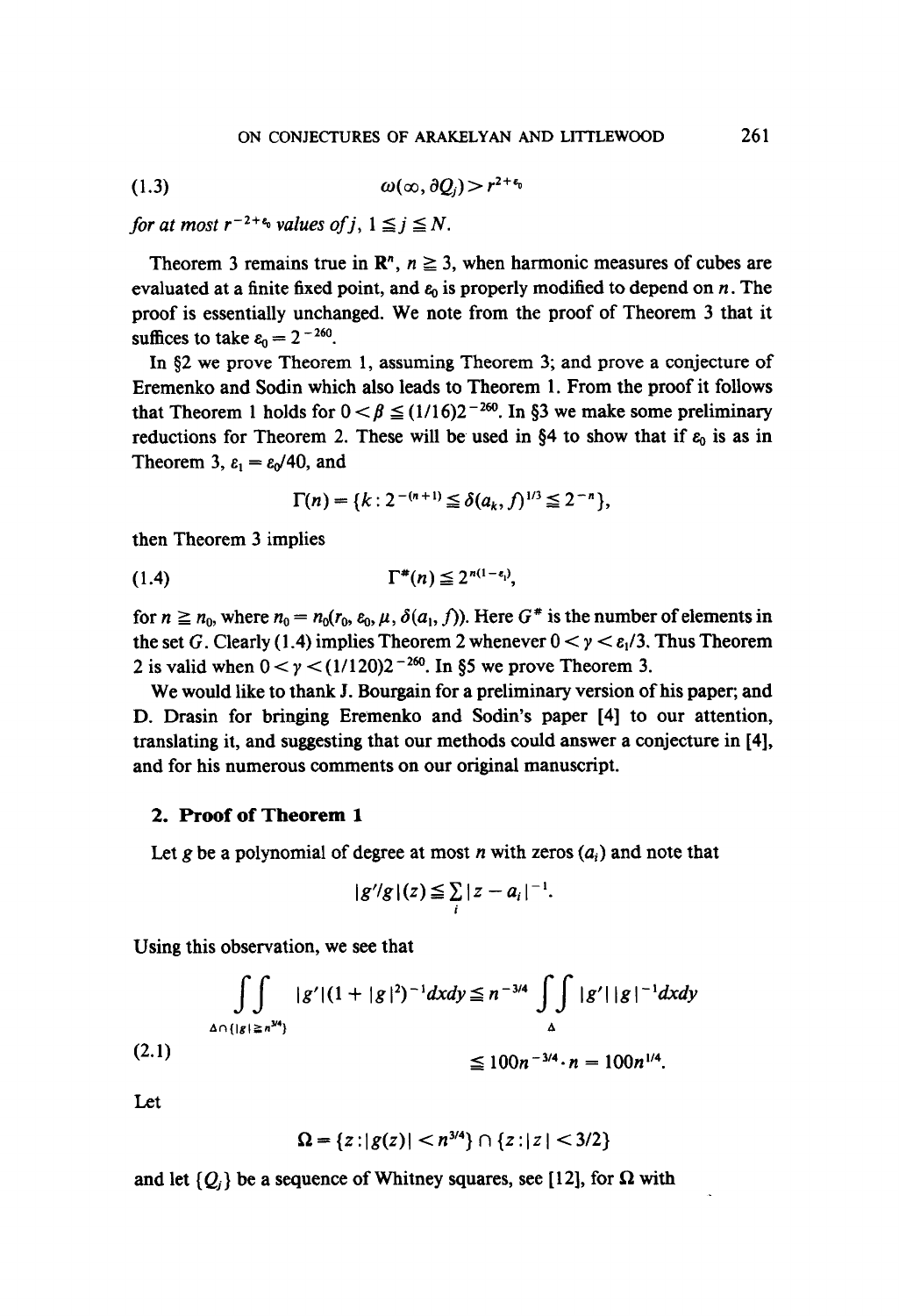$$
100l(Qj) \geq d(Qj, \partial \Omega) \geq 3l(Qj), \qquad j = 1, 2, ...
$$

where  $l(Q_i)$  is the side length of  $Q_i$  and  $d(Q_i, \partial\Omega)$  denotes the distance from  $Q_i$  to  $\partial\Omega$ . We note that

$$
d\mu(z) = 4n^{-1} \frac{|g'|^2(z)}{(1+|g|^2(z))^2} dxdy
$$

is the Riesz measure associated with the nonnegative subharmonic function,  $u = n^{-1} \log(1 + |g|^2)$ . It follows from the Riesz representation formula for subharmonic functions that for  $z_0 \in \mathbb{C}$  and  $\rho > 0$ ,

$$
(2.2) \qquad \mu(\Delta(z_0,\rho)) \leq (2\pi \log 2)^{-1} \bigg( \int\limits_{0}^{2\pi} (u(z_0 + 2\rho e^{i\theta}) - u(z_0)) d\theta \bigg).
$$

From (2.2) and the definition of  $\Omega$ , we deduce for each j that

$$
\mu(Q_i) \leq 4 \log(1+n)/n.
$$

Let

$$
\Phi = \{j : l(Q_j) \geq n^{-1/4}\}.
$$

Then from this bound on  $\mu(Q_i)$  and Schwarz's inequality it follows for  $j \in \Phi$  that

$$
n^{-1/2} \iint\limits_{Q_j} |g'| (1+|g|^2)^{-1} dx dy \leq \mu(Q_j)^{1/2} l(Q_j)
$$

$$
\leq 2(\log(1+n))^{1/2}n^{-1/2}l(Q_j)\leq 2(\log(1+n))^{1/2}n^{-1/4}l(Q_j)^2.
$$

Summing over  $j$ , we get

$$
(2.3) \qquad \sum_{j\in\Phi} n^{-1/2} \int\limits_{Q_j} \int\limits_{|g'|} |g'| (1+|g|^2)^{-1} dx dy \leq 100 [\log(1+n)]^{1/2} n^{-1/4}.
$$

Next suppose that  $k_0$  is the largest positive integer such that  $2^{-k_0} \ge n^{-1/4}$ . Let

$$
\Psi(k) = \{j : 2^{-(k+1)} \leq l(Q_j) \leq 2^{-k}, Q_j \cap \Delta \neq \varnothing \}
$$

for  $k \ge k_0$ . Let  $A(k) \subseteq \Psi(k)$  be the indices of all good squares  $Q_j$  for which

$$
(2.4) \t\t\t\t $\mu(Q_j)M(2,u)^{-1} \leq 10^{20}l(Q_j)^{2+\epsilon_0},$
$$

 $\varepsilon_0$  as in Theorem 3. Here  $M(2, u) = \max_{|z| = 2} u(z)$ . Assume that Theorem 3 is **valid, we shall prove that if**  $B(k) = \Psi(k) \setminus A(k)$  **and**  $2^{-k_0} \le r_0$ **,**  $r_0$  **as in Theorem 3, then**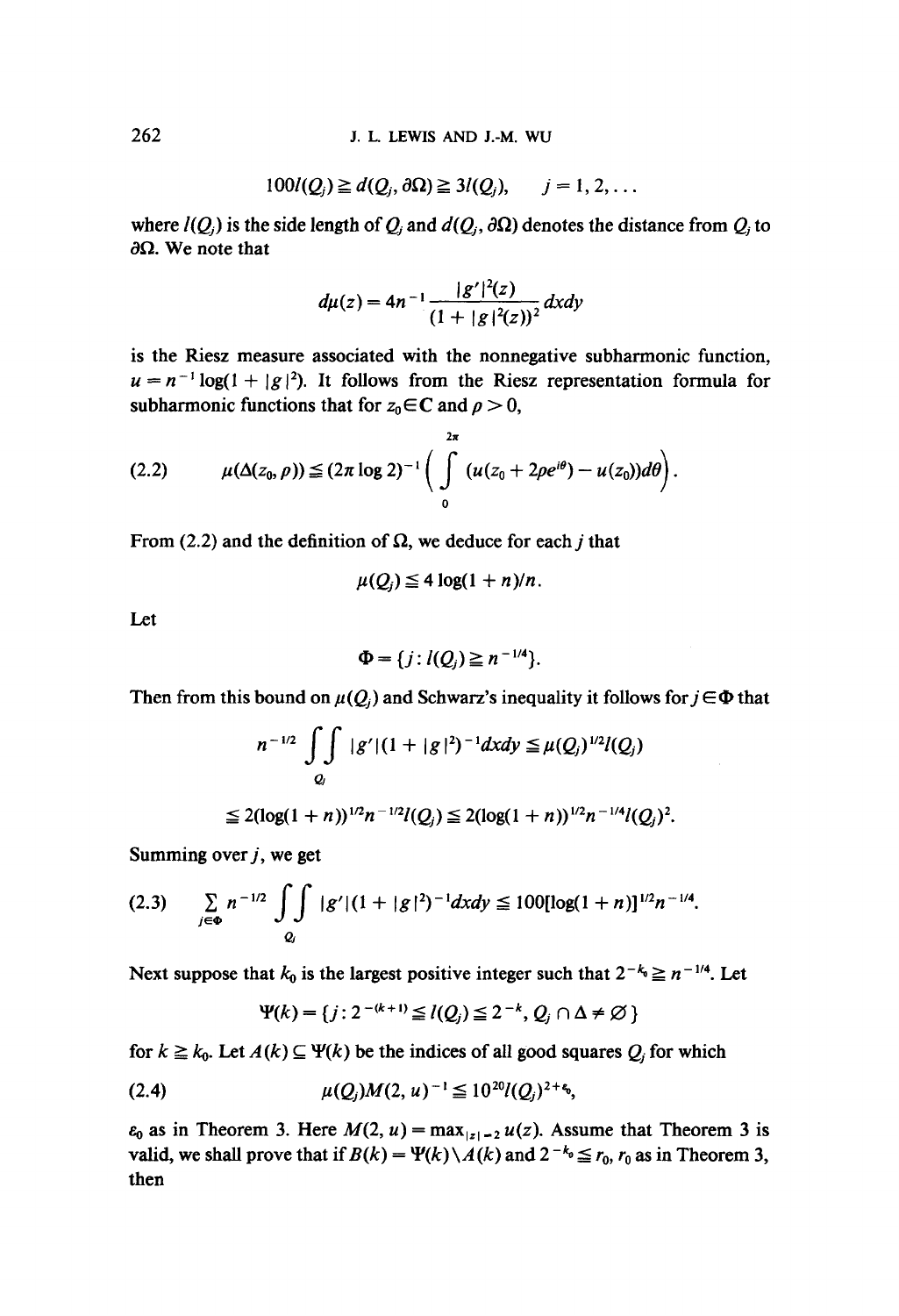$$
(2.5) \t B(k)^* \leq c_1 2^{k(2-\epsilon_0)},
$$

for some absolute constant  $c_1 > 0$ .

Indeed, if  $Q_i \cap \Delta \neq \emptyset$ , there exists  $\zeta_i \in \partial \Omega$  such that

$$
u(\zeta_i) = n^{-1} \log(1 + n^{3/2}),
$$
 and  $d(\zeta_i, Q_i) \le 100 l(Q_i).$ 

Hence from (2.2)

$$
\mu(Q_j) \leq (2\pi \log 2)^{-1} \int\limits_{0}^{2\pi} [u(\zeta_j + 204i(Q_j)e^{i\theta}) - u(\zeta_j)]d\theta
$$
  

$$
\leq 2 \max_{z \in \Delta(\zeta_j, 204i(Q_j))} (u(z) - u(\zeta_j))^+.
$$

For each  $j \in \Psi(k)$  choose a closed dyadic square  $Q'_i \subseteq Q_i$  with common side length  $I(Q_i') \geq I(Q_i)/4$ , and denote by  $z_i$ , the center of  $Q_i'$ . Then

$$
\mu(Q_j) \leq 2 \max_{z \in \Delta(z_j, 800l(Q_j))} [u(z) - u(\zeta_j)]^+.
$$

Let

$$
E = \{w : 8w \in Q_i, j \in \Psi(k)\},\
$$

and observe that  $E \subseteq \{|z| < 3/16\}$ . Let  $U = \hat{C} \setminus E$  and G be the Green function for U with pole at  $\infty$ . Extend G to a continuous subharmonic function in C by defining  $G \equiv 0$  on E. Then there exist a positive Borel measure v and a real number  $b$ , so that

$$
G(w) = \int\limits_E \log|w - \zeta| d\nu(\zeta) + b, \qquad w \in \mathbb{C},
$$

where  $v(F)$  is the harmonic measure  $\omega(\infty, F)$  of F relative to U. In fact, if a is any point interior to  $E$ , then

$$
G(z, w) = \log \frac{|z - a|}{|z - w|} - \int\limits_{\zeta \in E} \log \frac{|\zeta - a|}{|\zeta - w|} d\omega(z, \zeta)
$$

can be seen by regarding  $G(z, w)$  as the Green function on U with pole at w, and comparing the singularities near  $w$  and the boundary values of both sides. As  $z \rightarrow \infty$ , the symmetry of the Green function yields this representation for  $G(w)$ . From the maximum principle, we observe that

$$
G(w) \geq \log |\frac{16}{3}w|, \qquad w \in U;
$$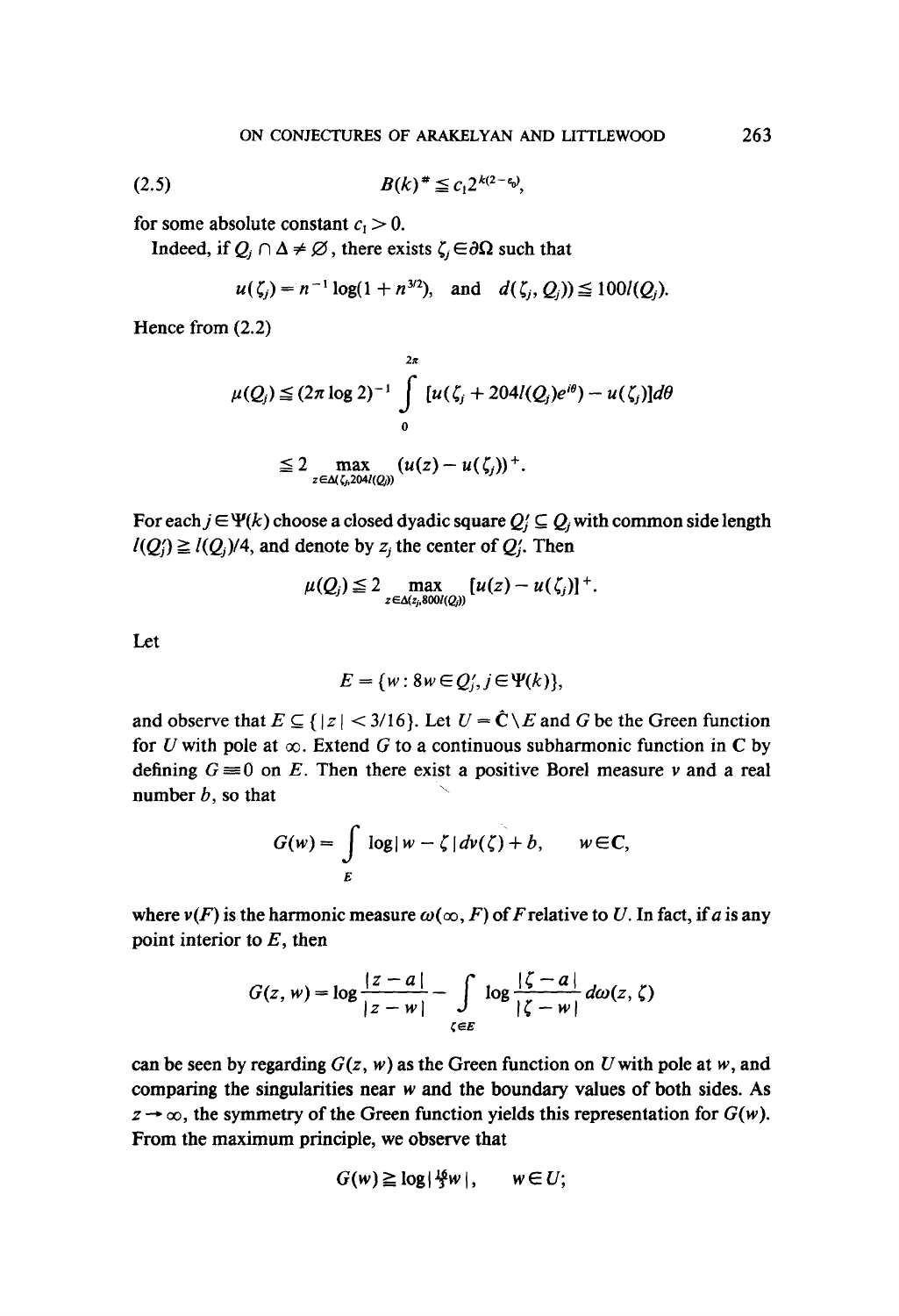hence

$$
G(w) \geq \log \frac{4}{3} \quad \text{for } |8w| = 2.
$$

By the maximum principle again, we have

$$
u(8w) - u(\zeta_i) \leq M(2, u)(\log \frac{4}{3})^{-1}G(w)
$$

when  $|8w| \leq 2$ .

We assume, as we may, that  $n > 10^{16}$ . Therefore  $\Delta(z_i, 1600l(Q_i)) \subseteq \{|z| < 2\}$ for  $j \in \Psi(k)$ . It follows from the above estimates that for  $j \in \Psi(k)$ 

$$
\mu(Q_j) \leq 2M(2, u)(\log \frac{4}{3})^{-1} \max_{\Delta_j} G(z)
$$

where  $\Delta_i = \Delta(z_i/8, 100I(Q_i))$ . Denote by

$$
Q''_j = \{w : 8w \in Q'_j\}, \qquad j \in \Psi(k),
$$

and note that  $Q''_i$  has center  $z_i/8$  and side length  $l(Q_i)/8 \ge l(Q_i)/32$ . Because Theorem 3 is translation invariant and  $\bigcup Q_i^* \subseteq \Delta(0, \frac{3}{16})$ , it follows from Theorem **3** that

$$
\omega(\infty, Q_i^{\prime\prime}) < l(Q_i^{\prime\prime})^{2+\epsilon_0}
$$

for all squares  $Q''_i, j \in \Psi(k)$ , with possibly  $I(Q'')^{-2+\epsilon}$  many exceptions. From the disjointness of the  $\{Q''_i\}$ , we deduce that there are at most  $10^9 (Q'')^{-2+\epsilon_0}$  disks  $\Delta(z_i/8, 200I(Q_i))$ ,  $j \in \Psi(k)$ , which meet these exceptional squares; and we note that  $10^9/(Q\%)^{-2+2}$  constitutes the bound in (2.5).

If a disk  $\Delta(z_i/8, 200/(\mathcal{Q}_i))$  does not meet any exceptional square, then the corresponding square  $Q_i$  is good in the sense of (2.4). Indeed, this  $\Delta(z_i/8, 200I(Q_i))$  can meet at most 10<sup>9</sup> squares  $Q''_i$ ,  $l \in \Psi(k)$ , and they must satisfy  $\omega(\infty, Q_1^r) < l(Q_1^r)^{2+\epsilon}$ . By the Riesz representation theorem for subharmonic functions, and the fact that  $v(\Delta(z_i/8, l(Q_i)/2)) = 0$ , we deduce that

$$
\max_{\Delta_j} G(z) \leq \frac{3}{2\pi} \int_{\partial \Delta(z_j/8, 200/(\mathcal{Q}))} G(z) \frac{|dz|}{|z|} = 3 \int_{l(\mathcal{Q})/2}^{200/(\mathcal{Q})} \nu(\Delta(z_j/8, t)) \frac{1}{t} dt
$$

 $\leq 3v(\Delta(z_i/8, 200l(Q_i))\log 12800 \leq 3.10^9l(Q_i^{\prime})^{2+\epsilon_0}\log 12800.$ 

Property (2.4) follows trivially from this inequality and  $2M(2, u)(\log \frac{4}{3})^{-1}$ max<sub> $\Delta_i$ </sub>  $G(z)$ .

From (2.4) and Schwarz's inequality we get if  $2^{-k_0} \le r_0$ ,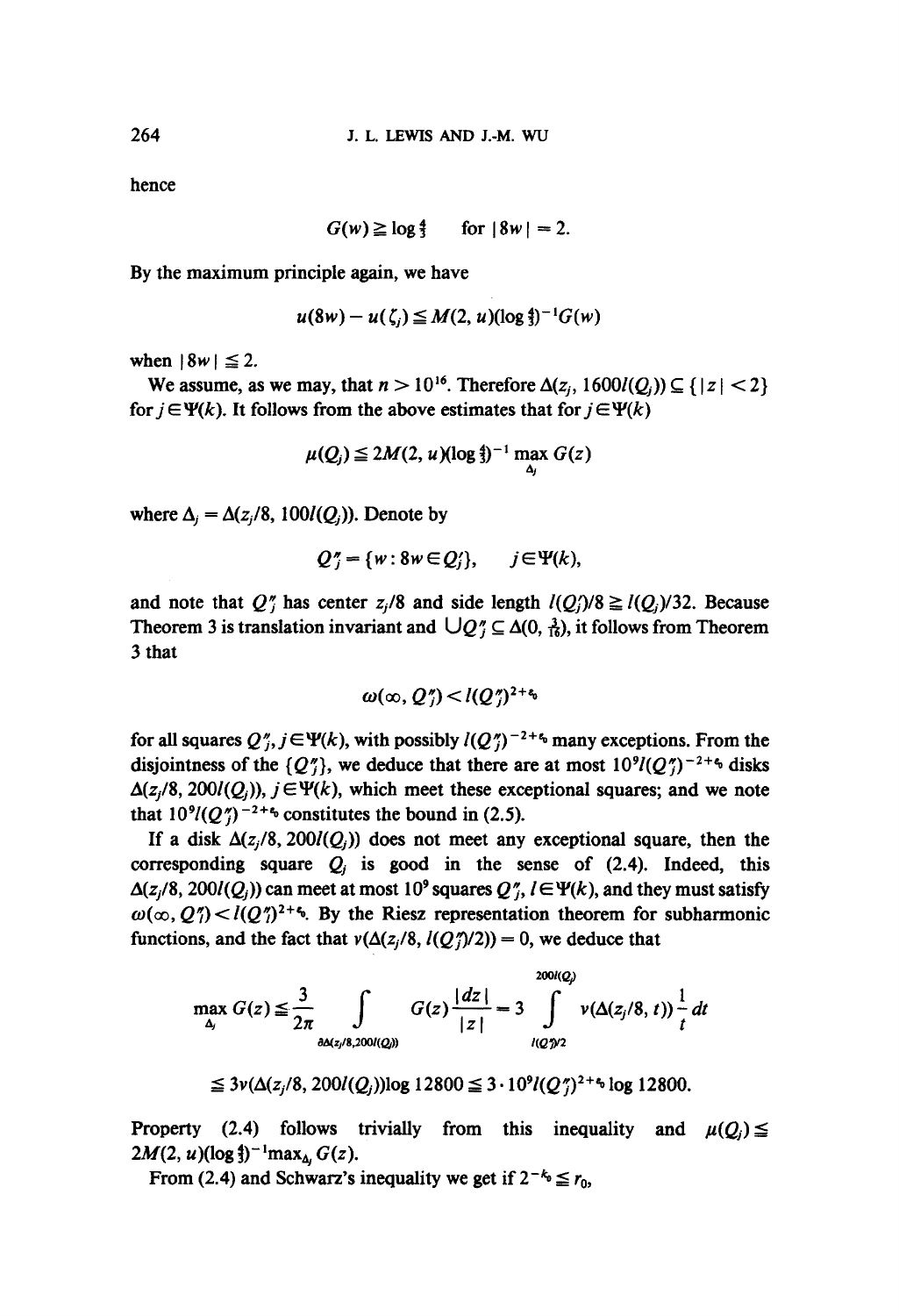$$
\sum_{j\in A(k)} n^{-1/2} \iint_{Q_j} |g'| (1+|g|^2)^{-1} dx dy \leq \sum_{j\in A(k)} \mu(Q_j)^{1/2} l(Q_j)
$$
  
\n
$$
\leq 10^{10} M(2, u)^{1/2} \sum_{j\in A(k)} l(Q_j)^{2+\epsilon/2} \leq 10^{11} M(2, u)^{1/2} n^{-\epsilon/8} \sum_{j\in A(k)} l(Q_j)^2,
$$

for  $k \ge k_0$ . If  $A = \bigcup_{k=k_0}^{\infty} A(k)$ , it follows from disjointness of  ${Q_i}$  that

$$
(2.6) \qquad \sum_{j\in A} n^{-1/2} \iint_{Q_j} |g'| (1+|g|^2)^{-1} dx dy \leq 10^{13} M(2, u)^{1/2} n^{-\epsilon \sqrt{8}}.
$$

Next we have

$$
n^{-1/2} \int_{\bigcup_{j \in B(k)}} \int_{\mathcal{B}} |g'| (1 + |g|^2)^{-1} dx dy \leq \mu \left( \bigcup_{j \in B(k)} Q_j \right)^{1/2} \left| \bigcup_{j \in B(k)} Q_j \right|^{1/2}
$$

where  $|F|$  denotes the area of the set F. Using (2.5) we see that

$$
\left|\bigcup_{j\in B(k)} Q_j\right| \leq c_1 2^{-k\alpha_0}.
$$

If  $B = \bigcup_{k=k_0}^{\infty} B(k)$  we conclude that

$$
(2.7) \quad n^{-1/2} \iint\limits_{\substack{Q\\y\in B}} |g'| (1+|g|^2)^{-1} dx dy \leq 100 \sqrt{c_1} \sum_{k=k_0}^{\infty} 2^{-k\alpha/2} \leq c_2 n^{-\alpha/8},
$$

for some absolute constant  $c_1$  $n^{-1/4} \leq \frac{1}{2}r_0$ , then Combining  $(2.7)$ ,  $(2.6)$ , and  $(2.3)$  we find if

$$
n^{-1/2} \int_{\Omega} \int |g'| (1+|g|^2)^{-1} dx dy
$$
  
(2.8)  

$$
\leq c_2 n^{-\sqrt{8}} + 10^{13} M(2, u)^{1/2} n^{-\sqrt{8}} + 100 (\log(1+n))^{1/2} n^{-1/4}.
$$

Finally we show that there exists  $c_3 > 0$  and  $n_0 > (2/r_0)^4$  such that either

$$
(2.9) \t\t\t M(2, u) \leq n^{4/8}, \t n \geq n_0,
$$

or

$$
(2.10) \t\t\t |\Omega| \leq c_3 n^{-\epsilon \sqrt{8}}, \t n \geq n_0.
$$

If (2.9) holds, note from (2.8) that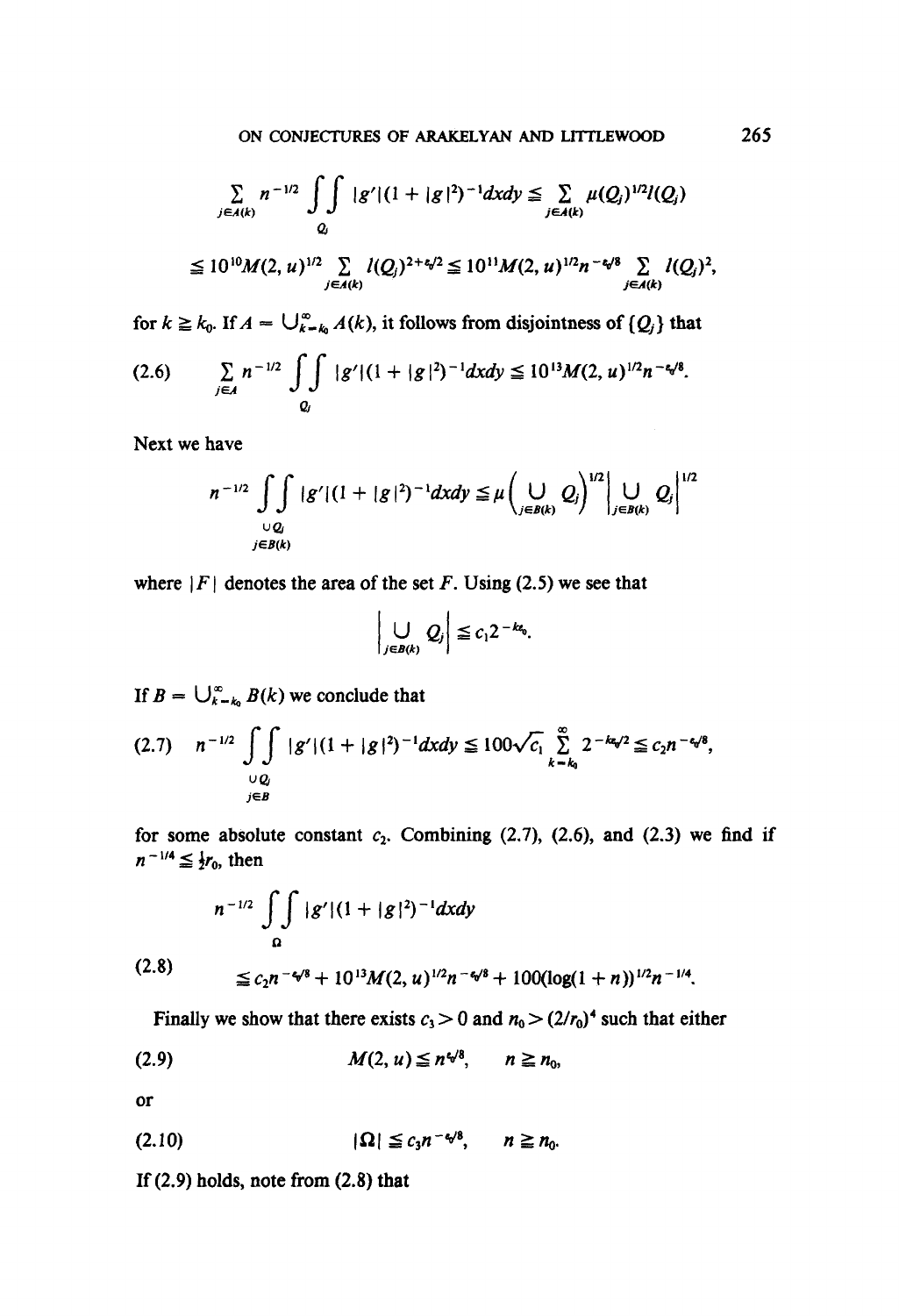$$
n^{-1/2} \int_{\Omega} \int |g'| (1 + |g|^2)^{-1} dx dy \leq c_4 n^{-\epsilon_0/16},
$$

for some absolute  $c_4 > 0$  and  $n \ge n_0$ . If (2.10) holds the last inequality is also valid for  $c_4$  large enough as follows easily from Schwarz's inequality. Using (2.1) we conclude that Theorem 1 is valid once we show that either (2.9) or (2.10) holds.

Suppose that  $M(2, u) > n^{e/8}$ . We write  $g(z) = P(z)Q(z)$ , where

$$
P(z) = \lambda \prod_{|a_i|>4} (z-a_i), \quad Q(z) = \prod_{|a_i| \le 4} (z-a_i).
$$

If  $m$  is the degree of  $P$ , observe that

$$
\log\left(|\lambda| \prod_{|a_i|>4} |a_i|\right) - m \log 2
$$
  
(2.11)  

$$
\leq \log |P(z)| \leq \log\left(|\lambda| \prod_{|a_j|>4} |a_j|\right) + m \log 2,
$$

when  $|z| \le 2$ . Since  $|Q(z)| \le 6^{(n-m)}$  for  $|z| \le 2$ , it follows that if (2.9) is false then

$$
(2.12) \qquad \log\bigg(|\lambda|\prod_{|a_i|>4}|a_i|\bigg) \geq \tfrac{1}{8}n^{(1+\varepsilon_0/8)}, \quad \text{for } n\geq n_0,
$$

provided  $n_0$  is large enough. Since  $u \le 1$  in  $\Omega$  we deduce from (2.11) and (2.12) that for  $z \in \Omega$ ,

$$
\log|Q(z)| < -10^{-2}n^{(1+\epsilon_0/8)},
$$

when  $n \ge n_0$  large. Hence for  $z \in \Omega$ ,

$$
\prod_{|a_i| \leq 4} |z - a_i| \leq \exp[-10^{-2}n^{1+\epsilon \sqrt{8}}].
$$

Therefore, each  $z \in \Omega$  is contained in the disk  $\{z : |z - a_{i(z)}| \leq \exp[-10^{-2}n\omega^8]\}$ for some  $i(z)$ . This implies that

$$
|\Omega| \leq n\pi \exp[-\tfrac{1}{50}n^{\epsilon/8}] \leq c_3 n^{-\epsilon/8} \quad \text{when } n \geq n_0.
$$

This completes the proof of Theorem 1.

Eremenko and Sodin observed in [4] that a positive answer to the following conjecture would imply Theorem 1.

*Let u,*  $0 \le u < 1$ *, be subharmonic in*  $\Delta$  *with associated Riesz measure*  $\mu$ *. Given*  $t > 0$ , there exist sets  $E = E(t)$ ,  $F = F(t)$  so that  $\{z : u(z) < t\} = E \cup F$  with  $\max[\mu(E), |F|] < ct^{\gamma}$ , where c and  $\gamma$  are positive absolute constants.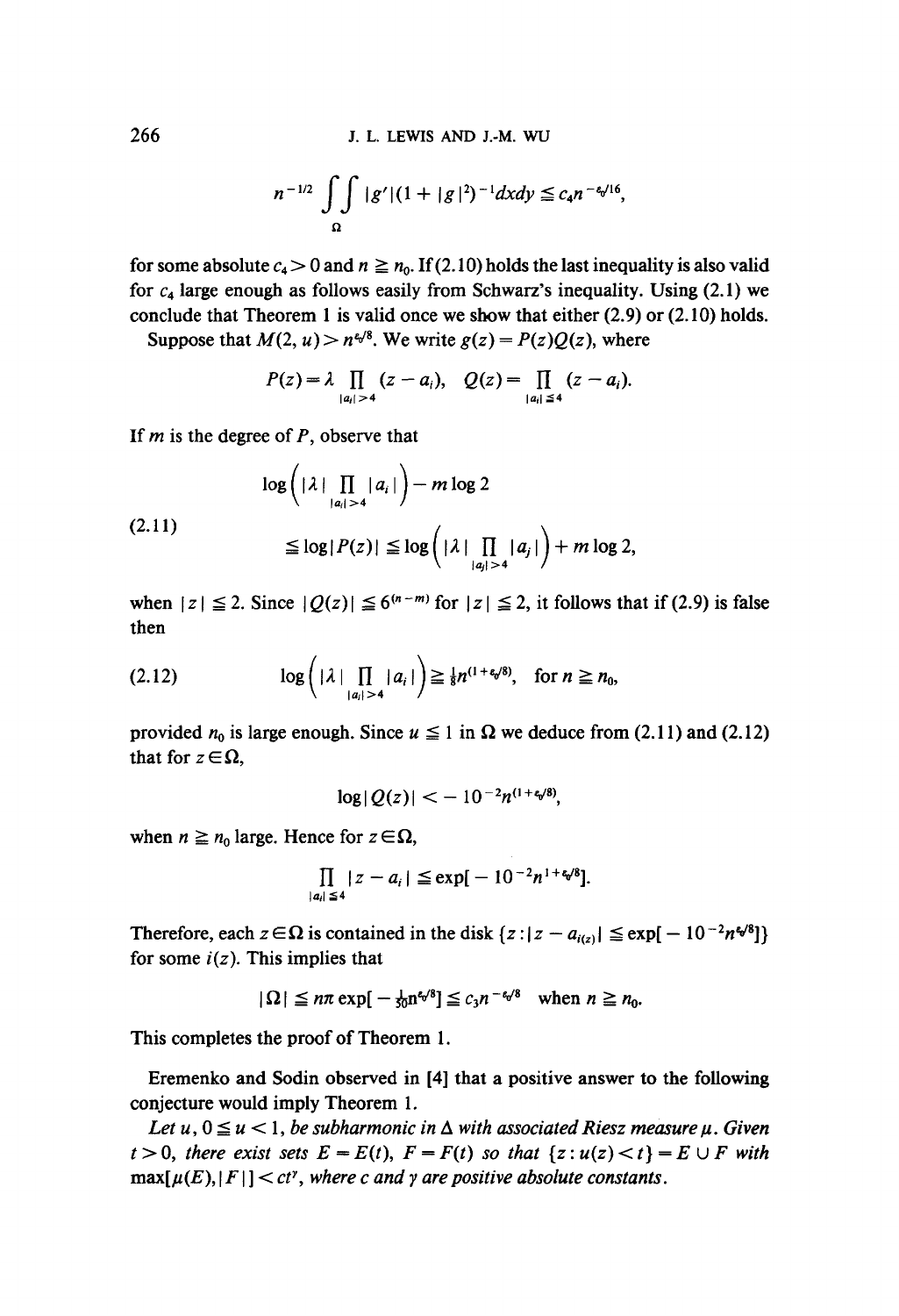Theorem 3 can also be used to establish this conjecture with  $\gamma = \varepsilon_0/8$ . We shall outline the proof. Let  ${Q_i}$  be a sequence of closed Whitney squares for  ${z : u(z) < t}$  in  $\Delta$ . Let  $E_i$  be the union of all  $Q_i$  with  $l(Q_i) \geq t^{1/4}$ . Then as in the proof of (2.3) it follows that  $\mu(E_1) \leq ct^{1/2}$ . Let  $F_1$  be the union of all  $Q_i$  which have a non-empty intersection with  $\{z: 1 - t^e \leq |z| < 1\}$  and  $I(Q_i) < t^{1/4}$ . Here  $\varepsilon =$  $\varepsilon_0/8$  and  $\varepsilon_0$  is as in Theorem 3. Clearly  $|F_1| \le 100t^{\epsilon}$ . Let  $Q_i$  be a dyadic square contained in  $Q_i$  of side length  $\geq \frac{1}{4}l(Q_i)$ . If  $2^{-k} \leq t^{1/4}$ , let

$$
H(k) = \{w : 4w - 1 - i \in Q'_i, Q_i \cap F_1 = \emptyset, 2^{-(k+1)} \leq l(Q_i) \leq 2^{-k}\}
$$

and observe that

$$
H(k) \subseteq \Delta\left(\frac{1+i}{4}, \frac{1}{4}(1-t^e)\right).
$$

Let  $V = C - H(k)$ , and let G be Green's function for V with pole at  $\infty$ . Using the maximum principle and the above inclusion, we deduce

$$
(u-t)(4w-1-i) \leq -G(w)/[\log(1-t^e)]
$$

when  $|w - \frac{1}{4} - \frac{1}{4}i| < \frac{1}{4}$ . The conjecture now follows from this inequality and the argument from  $(2.4)$  on. The "good" squares are put in E while the "bad" squares are put in F.

Finally we remark that this argument remains valid if  $u, 0 \le u \le 1$ , is subharmonic in the unit ball of  $\mathbb{R}^n$ , because as we remarked in §1, the analogue of Theorem 3 remains true in  $\mathbb{R}^n$ ,  $n \geq 3$ .

#### **3. Preliminary reductions for Theorem 2**

As usual we let

$$
T(r,g)=\frac{1}{2\pi}\int\limits_{0}^{2\pi}\log^{+}|g(re^{i\theta})|\,d\theta,\qquad 0
$$

when g is entire in C. Here  $a^+ = \max(a, 0)$ . Let f be an entire function of finite lower order  $\mu$  and let  $(r_m)$ <sup>o</sup> be a sequence of Pólya peaks of order  $\mu$  for  $T(r, f)$ . In particular,  $\lim_{m\to\infty} r_m = \infty$ , and for any fixed  $b > 1$ ,

$$
(3.1) \tT(r, f) \leq (r/r_m)^{\mu} T(r_m, f)(1 + o(1)), \t m \rightarrow \infty,
$$

for  $r_m \leq r \leq br_m$ .

We follow [14] and let  $(\alpha_m)^\infty$  be a sequence of positive numbers satisfying

$$
\sqrt{T(r_m, f)} \leq \alpha_m \leq \sqrt{T(r_m, f)} + \log 2.
$$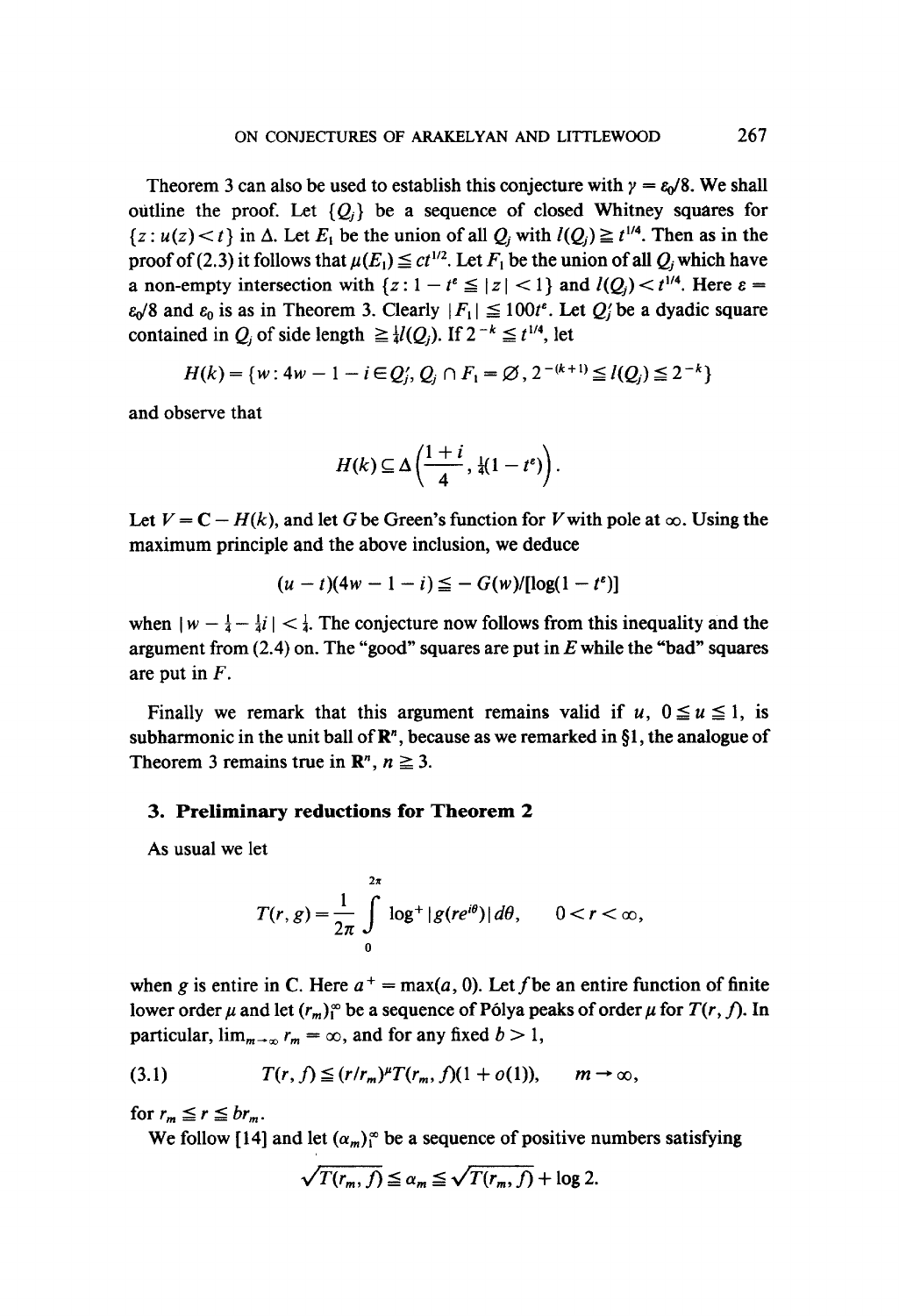Corresponding to a given  $(\alpha_m)_{1}^{\infty}$ ,  $(r_m)_{1}^{\infty}$ , let

$$
\Omega = \Omega[(\alpha_m), (r_m)] = \bigcup_{m=1}^{\infty} \{z = re^{i\theta} : r_m < r < 24r_m, \log|f'(re^{i\theta})| < -\alpha_m\}.
$$

For the proof of Theorem 2, we assume, as we may, that  $f$  has at least one finite deficient value, and let  $\delta(a_1, f) > 0$  be the largest deficiency, so that in particular

$$
\delta(a_1, f) = \liminf_{r \to \infty} \frac{\left(\frac{1}{2r} \int_{0}^{2\pi} \log^+(1/|f(re^{i\theta}) - a_1|) d\theta\right)}{T(r, f)} > 0.
$$

We also assume that the intervals  $[r_m, 48r_m]$  are pairwise disjoint. Finally, K denotes a positive constant which may depend only on  $\delta(a_1, f)$  and  $\mu$ , not necessarily the same at each occurrence. The following lemmas can be found in Weitsman  $[14, §2]$ .

**Lemma A.** *For f and*  $(r_m)$ <sup> $\infty$ </sup> *as above*,

$$
(3.2) \qquad \delta(a_1, f)T(r, f)(1 + o(1)) \leq T(r, f') \leq 2T(r, f)(1 + o(1))
$$

as  $r \to \infty$  through the intervals  $r_m \le r \le 48r_m$ .

**Lemma B.** Let f and  $(r_m)_{1}^{\infty}$  be as above. There exist  $(\alpha_m)_{1}^{\infty}$ ,  $\Omega$ , as above, and *pairwise disjoint subsets*  $\Omega_k$ ,  $k = 1, 2, \ldots$ , of  $\Omega$  such that each  $\Omega_k$  is the union of *components of*  $\Omega$ , and if  $\Omega_k(r) = \Omega_k \cap \{z : |z| = r\}$ , then for  $k = 1, 2, \ldots$ , and  $r_m < r < 24r_m$ ,

$$
(3.3) \t -\frac{1}{2\pi} \int_{\Omega_{\mathsf{M}}(r)} \log |f'(z)| \, |dz| \geq (r/3) \delta(a_k, f) T(r, f'), \t m > m_0(k).
$$

From (3.1), (3.2), and [6; p. 18] it is easily shown that there exists  $m_1 =$  $m_1(\mu, \delta(a_1, f))$ , such that

$$
(3.4) \qquad \log M(24r_m, f) \leq 3T(48r_m, f') \leq KT(r_m, f'), \qquad m \geq m_1.
$$

Let  $\Gamma(n)$  be as defined in §1 and note from Nevanlinna's second fundamental theorem that  $\Gamma^*(n) \leq 2^{3n+4}$ . Hence we may choose  $m_2(n)$ ,  $n = 1, 2, \ldots$ , such that  $m_2(n) \geq m_1$  and (3.3) holds for each  $k \in \Gamma(n)$  and  $m \geq m_2(n)$ . For later use we also choose  $m_2(n)$  so large that for  $m \ge m_2(n)$ ,  $n = 1, 2, \ldots$ ,

$$
\alpha_m 2^{10n} \leq T(r_m, f').
$$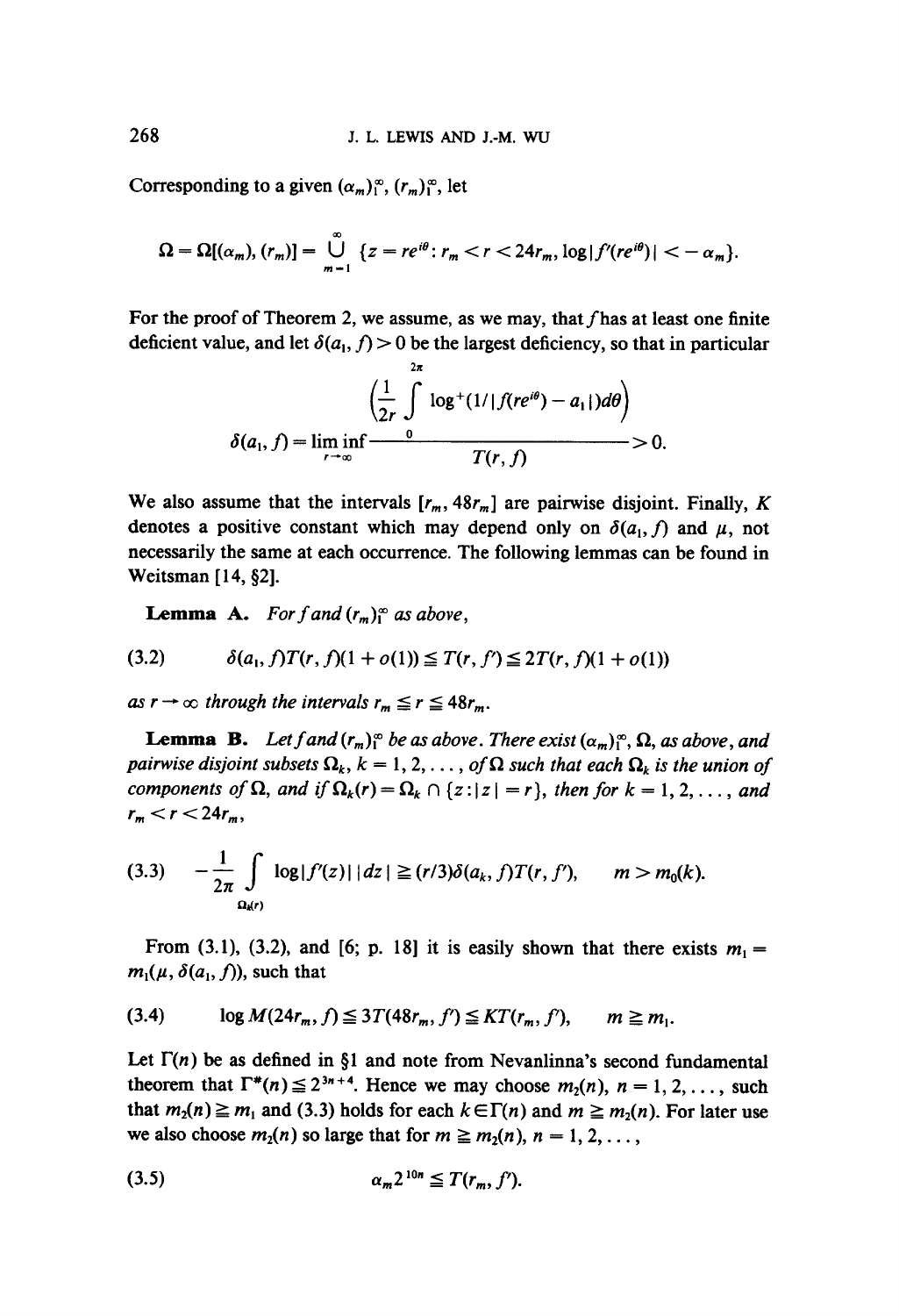For fixed,  $n, m \geq m_2(n)$ , let  $\sigma_k$ ,  $k \in \Gamma(n)$ , denote the number of zeros of f', counting multiplicities, in  $\Omega_k \cap \{z : r_m \leq |z| \leq 6r_m \}$  and let  $A_k$  be the area of this set. Given  $\varepsilon$ ,  $0 < \varepsilon < 10^{-1}$ , let

$$
\Gamma_1(n) = \{k \in \Gamma(n) : \max[\sigma_k/T(r_m, f'), A_k r_m^{-2}] \leq 2^{n(\epsilon-1)}\}.
$$

We observe from a well-known corollary of Jensen's formula and (3.4) that

$$
\{z : f'(z) = 0, |z| \le 6r_m\}^* \le (\log 2)^{-1}T(12r_m, f') + O(\log r_m)
$$
  
(3.6) 
$$
\le KT(r_m, f'),
$$

where multiplicities are counted. Using  $(3.6)$  it is easily seen that

$$
(3.7) \qquad [\Gamma(n)-\Gamma_1(n)]^* \leq K \cdot 2^{n(1-\varepsilon)}.
$$

Next, let  $d(z, B)$  denote the distance from z to the set B and let  $B(r)$  =  ${z: |z| = r} \cap B$ . For  $l = 0, 1, ..., 2<sup>n</sup> - 1$ , and  $k \in \Gamma(n)$ , we set

$$
\Omega_{k,l} = \{ z \in \Omega_k : (3 + l2^{-n})r_m < |z| < (3 + (l+1)2^{-n})r_m \},
$$
  

$$
O_{k,l} = \{ z \in \Omega_{k,l} : d(z, \partial \Omega_{k,l}) > 2^{-n(1+2\epsilon)}r_m \},
$$
  

$$
H_{k,l} = \{ z \in \Omega_{k,l} : d(z, O_{k,l}) \le 2^{-n}r_m \}, \text{ if } O_{k,l} \ne \emptyset,
$$
  

$$
= \emptyset, \text{ if } O_{k,l} = \emptyset.
$$

Since f is entire, we may choose  $m_2(n)$  large enough so that each component of  $\Omega_{k,l}$ is simply-connected. Let  $A_{k,l}$  be the area of  $\Omega_{k,l}$  and let  $\sigma_{k,l}$  be the number of zeros of f', counting multiplicities, in  $\Omega_{k,t}$ . Given  $k \in \Gamma(n)$  let

$$
\Lambda_k = \{l : \max[\sigma_{k,l}/T(r_m, f'), A_{k,l}r_m^{-2}] \leq 4 \cdot 2^{n(\epsilon-2)}\}.
$$

From the definition of  $\Gamma_1(n)$  we see for  $k \in \Gamma_1(n)$  that

$$
\Lambda_k^{\#} \geq 2^{n-1}.
$$

We shall need the following lemma.

**Lemma 1.** *If*  $m \ge m_2(n)$ ,  $k \in \Gamma(n)$ , and  $l \in \Lambda_k$ , then there exists  $n_1 =$  $n_1(\varepsilon, \delta(a_1, f), \mu) \ge 100$ , *such that for*  $n \ge n_1$ ,

(3.9) 
$$
-\frac{1}{2\pi} \int_{H_{k}(r)} \log |f'(z)| |dz| \geq \frac{r}{6} \delta(a_k, f) T(r, f'),
$$

*whenever*  $(3 + (l + 1/4)2^{-n})r_m < r < (3 + (l + 3/4)2^{-n})r_m$ .

**Proof.** Choose  $n, m \geq m_2(n)$ ,  $k \in \Gamma(n)$ ,  $l \in \Lambda_k$ , and note that  $\psi =$  $-\log|f'| - \alpha_m$  is superharmonic in C, positive in  $\Omega_{k,l}$  with  $\psi = 0$  on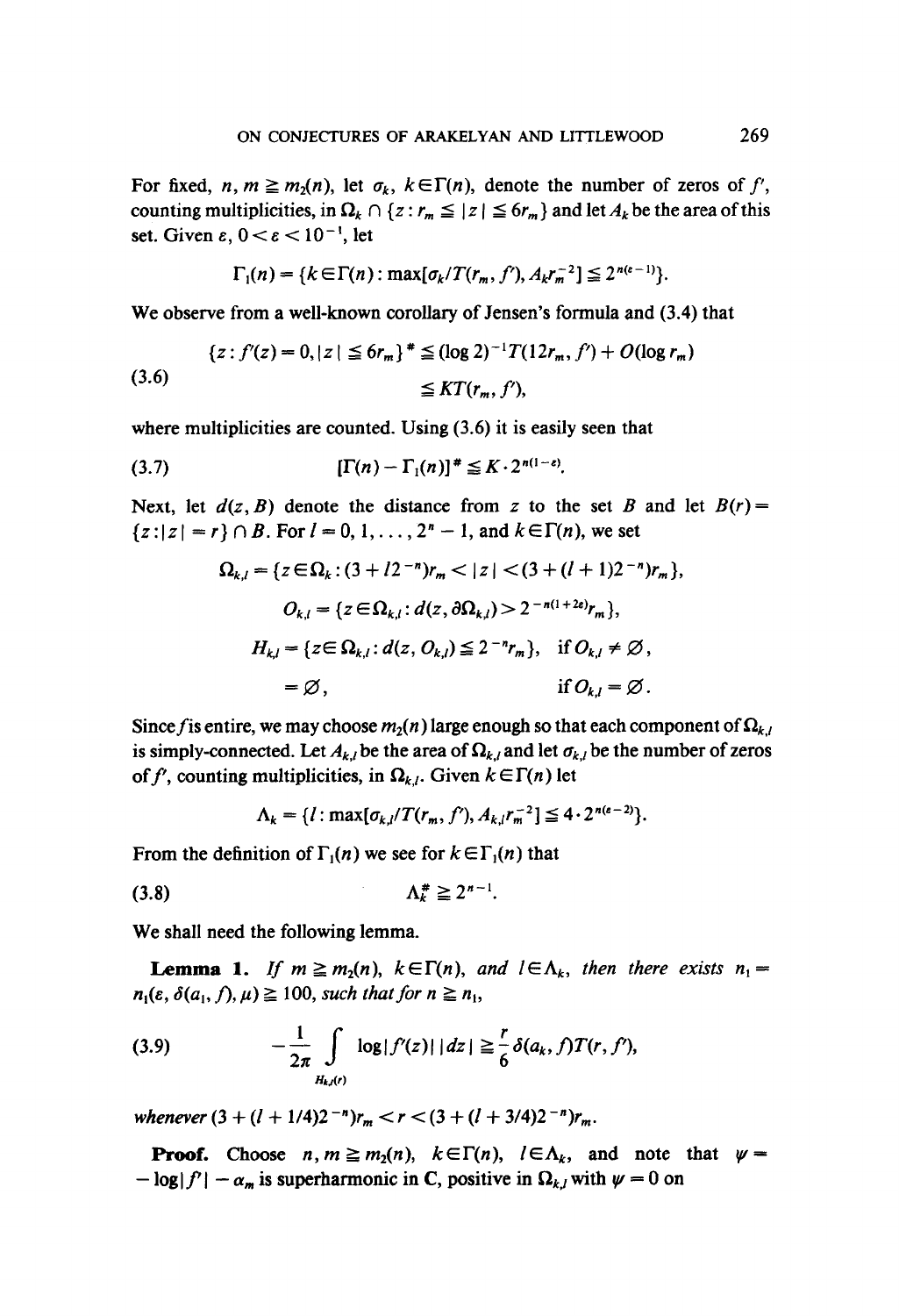270 J. L. LEWIS AND J.-M. WU

$$
\partial\Omega_{k,l}\cap\{z:(3+l2^{-n})r_m<|z|<(3+(l+1)2^{-n})r_m\}.
$$

From the Riesz representation formula for  $\Omega_{k,l}$  we see that

$$
\psi(z) = \sum_{\{a \in \Omega_{k,l}: f'(a) = 0\}} g(z, a) + h(z), \qquad z \in \Omega_{k,l},
$$

where  $g(\cdot, a)$  denotes Green's function for  $\Omega_{k,l}$  with pole at  $a \in \Omega_{k,l}$ , h is the greatest harmonic minorant of  $\psi$  in  $\Omega_{k,l}$  and multiplicities are counted in  $\Sigma$ .

Denote  $d(\cdot)$  for  $d(\cdot, \partial \Omega_{k,l})$  and let F be a univalent conformal mapping that maps  $\Omega_{k,l}$  onto  $|z| < 1$ , and the point a to the origin. Then  $g(z, a) =$  $-\log|F(z)|$ . From the Koebe distortion theorem, we see that

$$
g(z, a) \leq c + \log \frac{d(z)}{|z - a|}, \quad \text{for } |z - a| < \frac{d(z)}{2d(a)},
$$
\n
$$
g(z, a) \leq c(1 - |F(z)|) \leq c |F'(z)| d(z), \quad \text{for } |z - a| \geq \frac{d(z)}{2d(a)},
$$

for some absolute constants  $c > 0$ . We claim that

(3.10) 
$$
\int_{\Omega_{k}(r)} g(z, a)d(z)^{-1}|dz| < c < +\infty
$$

for some absolute constant  $c > 0$ . In fact, the integral over the arc  $\Omega_{k,l}(r) \cap$  ${z : |z - a| < d(z)/2d(a)}$  is bounded above by an absolute constant, as follows from the above estimate of  $g(z, a)$ ; the integral over the remaining part is bounded above by  $c \int_{\Omega_{\epsilon}(t)} |F'(z)| dx$ , which is bounded above uniformly in view of a theorem of Hayman-Wu [8] and Garnett-Gehring-Jones [5] on the lengths of level curves.

Using (3.10) it follows that if

$$
\rho=2^{-n(1+2\varepsilon)}r_m,
$$

$$
I_{k,l} = \Omega_{k,l} - H_{k,l}
$$
 and  $(3 + l2^{-n})r_m < r < (3 + (l+1)2^{-n})r_m$ , then

$$
(3.11) \qquad \sum_{\{a \in \Omega_{k,l}: f'(a)=0\}} \int_{I_{k,l}(r)} g(z,a) |dz| \leq c \rho \sigma_{k,l} \leq 4c 2^{-n(3+\epsilon)} r_m T(r_m, f'),
$$

where we have used the fact that  $l \in \Lambda_k$  and that  $I_{k,i} \cap O_{k,i} = \emptyset$ .

To estimate h, let  $M(t) = M(t, h) = \sup_{z \in \Omega_h(t)} h(z)$  and let  $s_1, s_2$  satisfy

$$
(3 + l2^{-n})r_m < s_1 < (3 + (l + 1/8)2^{-n})r_m,
$$
  

$$
(3 + (l + 7/8)2^{-n})r_m < s_2 < (3 + (l + 1)2^{-n})r_m.
$$

If  $\beta = \max[M(s_1), M(s_2)]$  we claim that for  $n \ge 5/\varepsilon$ ,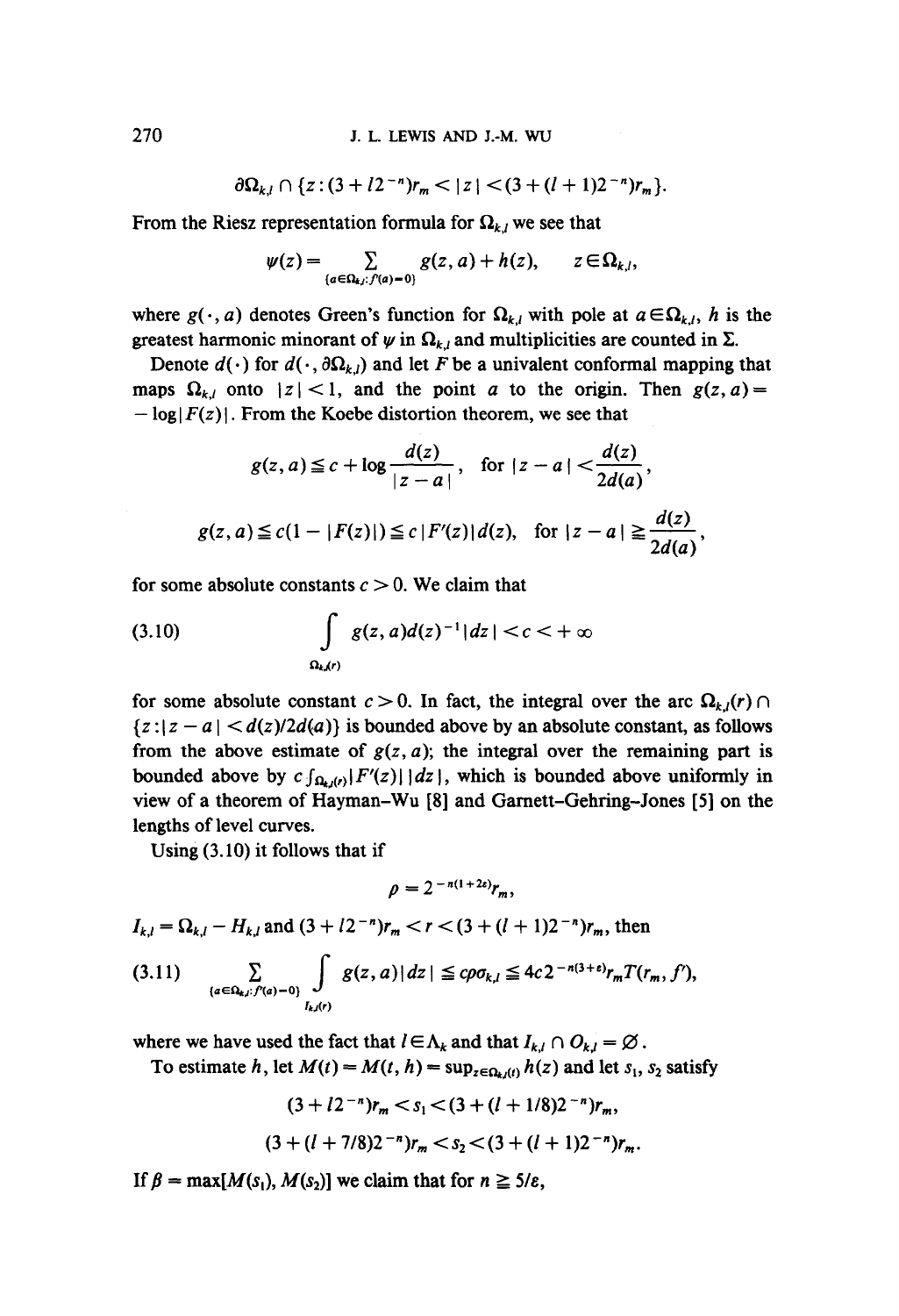(3.12) 
$$
h(z) \leq \beta \exp[-c_1 2^{2n} \epsilon], \quad z \in I_{k,l}(r),
$$

where  $c_1 > 0$  is an absolute constant and

$$
(3+(l+1/4)2^{-n})r_m < r < (3+(l+3/4)2^{-n})r_m.
$$

To prove (3.12) we argue as follows. Fix  $z \in I_{k,l}(r)$  where r is as in (3.12). Then  $d(w) \leq \rho$  whenever  $w \in \Omega_{k,l}$  and  $|w - z| \leq 2^{-n} r_m$ . Since each component of  $\Omega_{k,l}$ is simply connected, from the theorem of Milloux-Schmidt, we see that for some  $\alpha$ ,  $0 < \alpha < 1$ ,  $h(w) \leq \alpha \beta$  whenever  $w \in \Omega_{k,b}$   $|z-w| \leq 2^{-n}r_m$  and  $s_1 + 2\rho <$  $|w| < s_2 - 2\rho$ . Using this inequality and the theorem of Milloux-Schmidt again it follows that  $h(w) \le \alpha^2 \beta$  whenever  $w \in \Omega_{k,l}$ ,  $|z - w| \le 2^{-n} r_m - 2\rho$  and  $s_1 +$  $4p < |w| < s<sub>2</sub> - 4p$ . Continuing this process v times we obtain

$$
(3.13) \t\t\t h(w) \leq \alpha \gamma,
$$

when  $w \in \Omega_{k,l}$ ,  $|z - w| \leq 2^{-n}r_m - 2(v-1)\rho$ , and  $s_1 + 2y\rho < |w| < s_2 - 2v\rho$ . Let

$$
v=[2^{-(n+5)}r_m/\rho]=[2^{2n\varepsilon-5}],
$$

where  $\lceil \cdot \rceil$  denotes the greatest integer function. We conclude first that (3.13) holds with w replaced by z and thereupon that (3.12) holds with  $c_1 = -(\log \alpha)/64$ .

Next we use the known inequality (see [11, p. 25]),

(3.14) 
$$
r^{-1} \int_{1}^{r} \log M(t, 1/f')dt \leq c_2 T(2r, f'),
$$

where  $c_2$  is an absolute constant. From (3.14), and the fact that  $h \leq \log(1/|f'|)$  we deduce that there exist  $s_1$ ,  $s_2$  in the intervals described at the beginning of the last paragraph, with

(3.15) 
$$
\beta \leq c_2 T(8r_m, f') 2^{(n+6)}.
$$

Using (3.15), (3.12), and (3.11), we find that

$$
-\frac{1}{2\pi} \int_{I_{k,l}(r)} \log|f'(z)| \, |dz|
$$
  
\n
$$
\leq c 2^{-n(3+\epsilon)} r_m T(r_m, f') + c_2 r_m T(8r_m, f') 2^{(n+8)} \exp[-c_1 2^{2n\epsilon}] + 4\alpha_m r_m.
$$

From this inequality, (3.4), and (3.5) we see there exists  $n_1 = n_1(\varepsilon, \delta(a_1, f), \mu)$ such that if  $n \geq n_1$ , then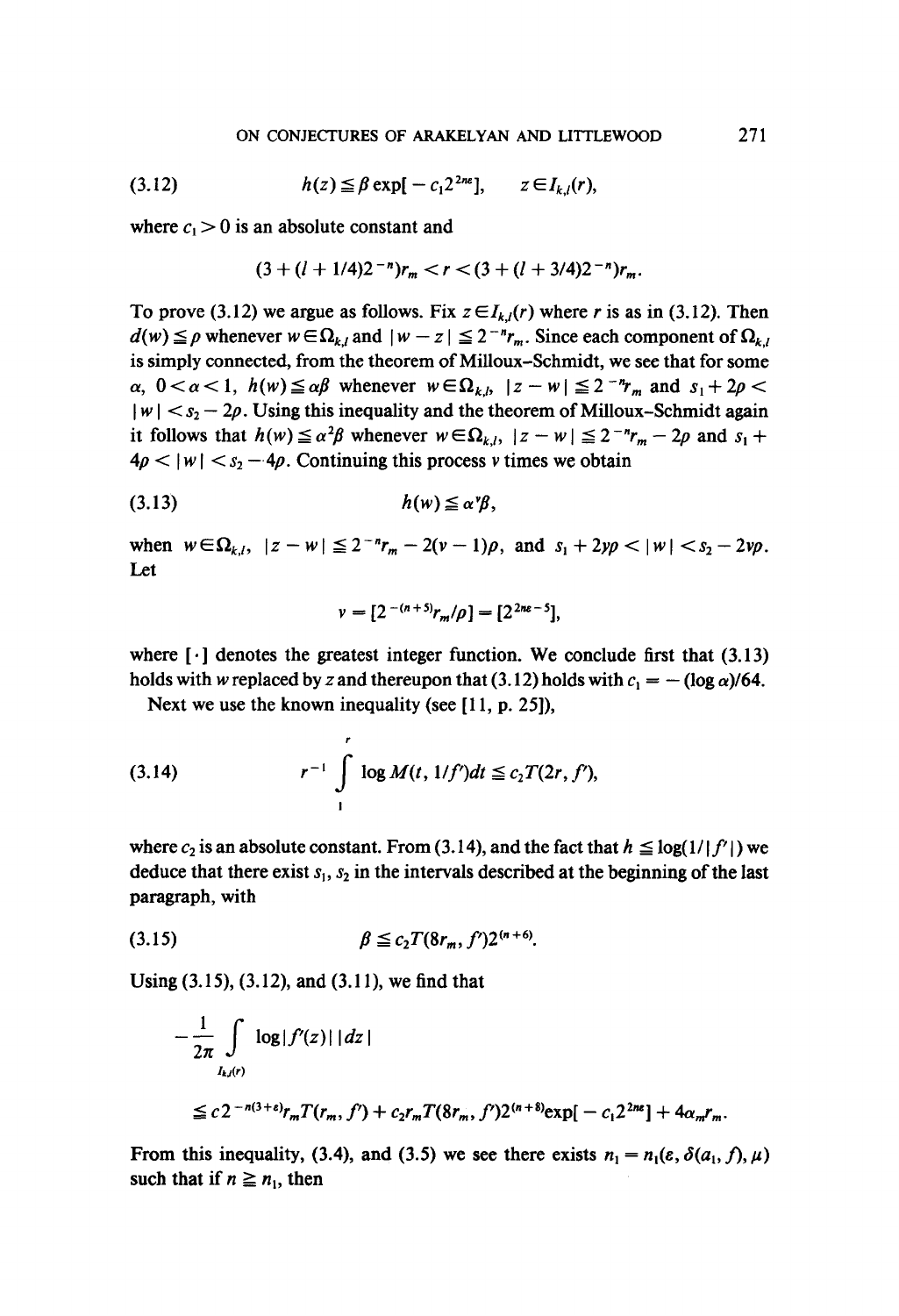272 J. L. LEWIS AND J.-M. WIJ

$$
-\frac{1}{2\pi}\int_{I_{k,l}(r)}\log|f'(z)|\, |dz| \leq 2^{-(3n+6)}rT(r, f') \leq \frac{1}{8}\delta(a_k, f)rT(r, f'),
$$

where we have used the fact that  $k \in \Gamma(n)$ . Lemma 1 is now an easy consequence of the above inequality and (3.3) of Lemma B.

Before proceeding further we note that a more elementary proof of(3.11) could be given arguing as in (3.12). Indeed as in the proof of (3.12) it can be shown that

$$
g(z, a) \leqq c_3 \exp\left(-c_4 \frac{|z-a|}{\rho}\right), \text{ for } \frac{1}{2}d(a) \leqq |z-a| \leqq 2^{-n}r_m,
$$

and

$$
g(z, a) \leq c_3 \exp[-c_4 2^{2n\epsilon}]
$$
 when  $|z - a| > 2^{-n}r_m$ ,

where  $c_3$ ,  $c_4$  are absolute constants,  $z \in I_{k,l}(r)$ , and  $a \in \Omega_{k,l}$ . The proof again uses the Milloux-Schmidt inequality and the fact that  $g(z, a) \leq$  constant when  $|z - a| = d(a)/2$ . These inequalities clearly imply (3.11).

To continue the preliminary reductions let  $\Delta(\zeta, s) = \{z : |z-\zeta| < s\}$  and recall that  $p = 2^{-(n+2\varepsilon)}r_m$ . For fixed  $\varepsilon$ ,  $n \ge n_1$ ,  $m \ge m_2(n)$ ,  $k \in \Gamma(n)$ , and  $l \in \Lambda_k$  we now apply a well-known covering lemma (see [12, §1.6]) to obtain  $p = p(k, l)$  a positive integer and  $z_i = z_i(k, l) \in O_{k,l}$ ,  $1 \leq j \leq p$ , such that

P (3.16) *Ok,t* \_C U A(zj, *p) C\_ f~k,t,*  j--I

(3.17) 
$$
\Delta(z_j, \frac{1}{4}\rho) \cap \Delta(z_i, \frac{1}{4}\rho) = \varnothing, \qquad i \neq j,
$$

$$
(3.18) \t\t H_{k,l} \subseteq \bigcup_{j=1}^p \Delta(z_j, 2^{1-n}r_m).
$$

Lemma 2. *Under the above notations, we have* 

$$
(3.19) \t2^{-(n+5)}r_m^2 \delta(a_k, f)T(r_m, f') \leq \sum_{j=1}^p \int_{\Delta(z_j, 4\tau)} \log^+ |f'(z)| \, dxdy
$$

*for*  $n \geq n_1 \geq 100$ ,  $m \geq m_2(n)$ ,  $k \in \Gamma(n)$ ,  $l \in \Lambda_k$  and  $\tau = 2^{n(3e-1)}r_m$ .

To prove Lemma 2, we deduce from (3.17) and  $A_{k,l} \leq 4 \cdot 2^{n(\varepsilon-2)} r_m^2$  that

$$
(3.20) \t1 \leq p \leq \frac{64}{\pi} 2^{n(\varepsilon-2)} r_m^2 \rho^{-2} \leq \frac{64}{\pi} 2^{5n\varepsilon}.
$$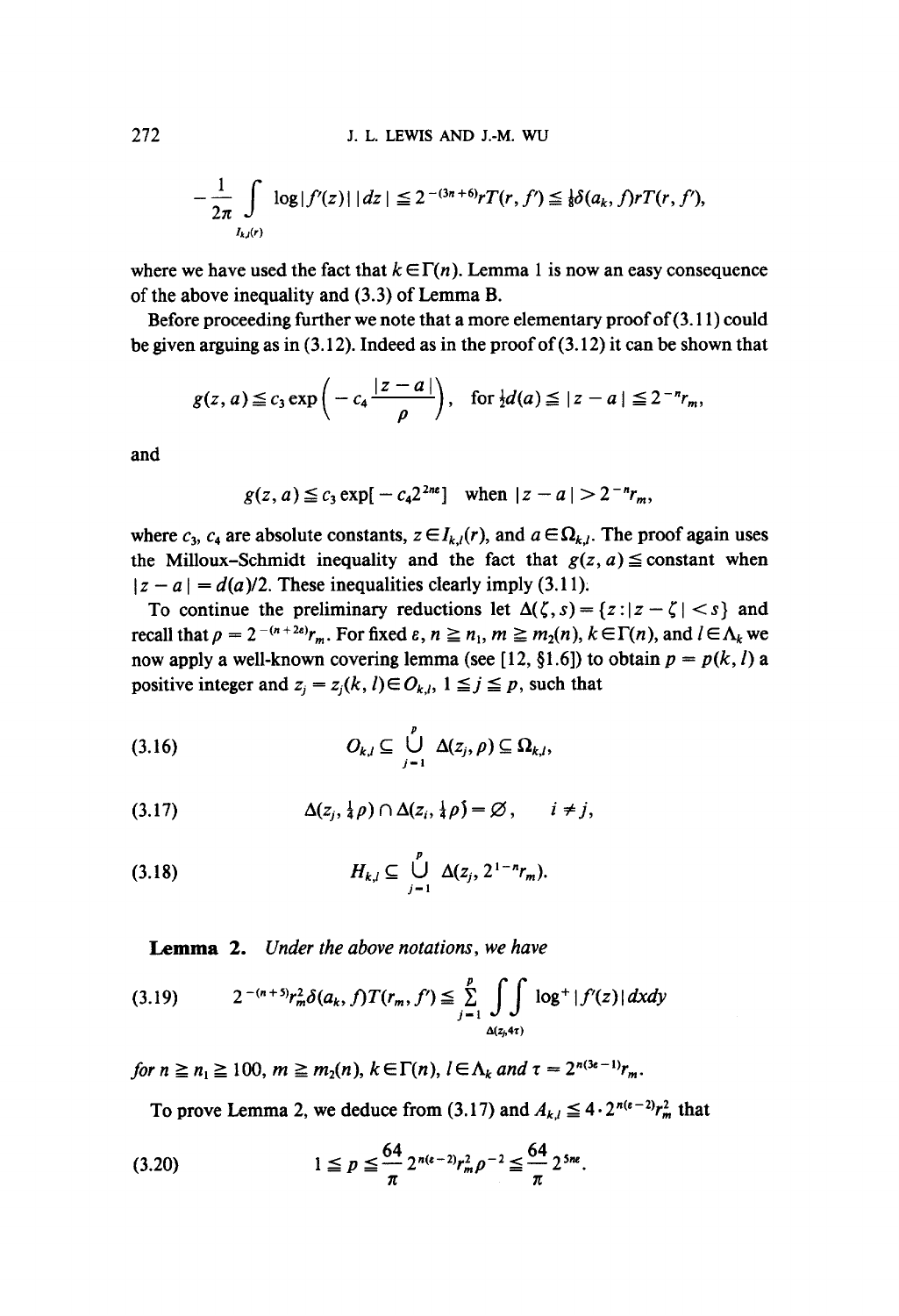Also, integrating (3.9) of Lemma 1 with respect to r,  $(3 + (l + 1/4)2^{-n})r_m < r <$  $(3 + (l + 3/4)2^{-n})r_m$  and using (3.18), we get

$$
2^{-(n+4)}r_m^2 \delta(a_k, f)T(r_m, f') \leq \int\int\limits_{H_{k,l}} \log^+ \frac{1}{|f'(z)|} dx dy
$$
\n
$$
\leq \sum_{j=1}^p \int\limits_{\Delta(z_j, 2^{1-r}r_m)} \log^+ \frac{1}{|f'(z)|} dx dy.
$$
\n(3.21)

Now from (3.16) and the fact that  $l \in \Lambda_k$  we see that

 $\Delta(z_i, \tau) \cap \partial \Omega_k \neq \emptyset$ ,  $1 \leq j \leq p$ .

Hence,  $-\log|f'(\zeta_j)| = \alpha_m$  for some  $\zeta_j \in \Delta(z_j, \tau)$ . From the mean value property for subharmonic functions applied to  $log|f'|$ , it follows that

$$
\iint\limits_{\Delta(\zeta,2\tau)} \log^+ \frac{1}{|f'(z)|} dx dy \le \iint\limits_{\Delta(\zeta,2\tau)} \log^+ |f'(z)| dx dy + \alpha_m 4\pi \tau^2
$$
\n(3.22)\n
$$
\le \alpha_m 4\pi \tau^2 + \iint\limits_{\Delta(z,h+\tau)} \log^+ |f'(z)| dx dy.
$$

**We note from (3.20) and (3.5) that** 

$$
\alpha_m 4\pi \tau^2 p \leq 2^{-(n+5)} r_m^2 \delta(a_k, f) T(r_m, f').
$$

Using this fact, (3.21), and (3.22) we get (3.19).

## **4. Proof of Theorem 2**

Let  $p = p(k, l), z_i = z_i(k, l)$  ( $1 \leq j \leq p$ ),  $\rho = 2^{-n(1+2\varepsilon)} r_m$ , and  $\tau = 2^{-n(1-3\varepsilon)} r_m$  be defined as in §3. Let  $\rho_1 = \rho/(192r_m)$ ,  $\tau_1 = \tau/(6r_m)$  and

$$
w_j = (z_j/48r_m) + \frac{1}{4} + \frac{1}{4}i, \qquad i = \sqrt{-1},
$$

when  $1 \leq j \leq p$ ,  $k \in \Gamma(n)$ ,  $l \in \Lambda_k$ . We observe that if  $L(z) = z/48r_m + \frac{1}{4} + \frac{1}{4}i$ , then

(4.1) 
$$
L[\Delta(z_j, \rho/4)] = \Delta(w_j, \rho_1), \quad L[\Delta(z_j, 8\tau)] = \Delta(w_j, \tau_1),
$$

for  $1 \leq j \leq p$ . From (4.1) we see that

$$
\Delta(w_j,\,\tau_1)\subseteq\Delta(\tfrac{1}{4}+\tfrac{1}{4}i,\,\tfrac{1}{4})
$$

and that there exists for each  $k \in \Gamma(n)$ ,  $l \in \Lambda_k$ , and  $1 \leq j \leq p(k, l)$ , a closed dyadic square  $Q_{k,l,j} \subseteq \Delta(w_i, \rho_1)$  with common side length  $r \geq \rho_1/4$ . Put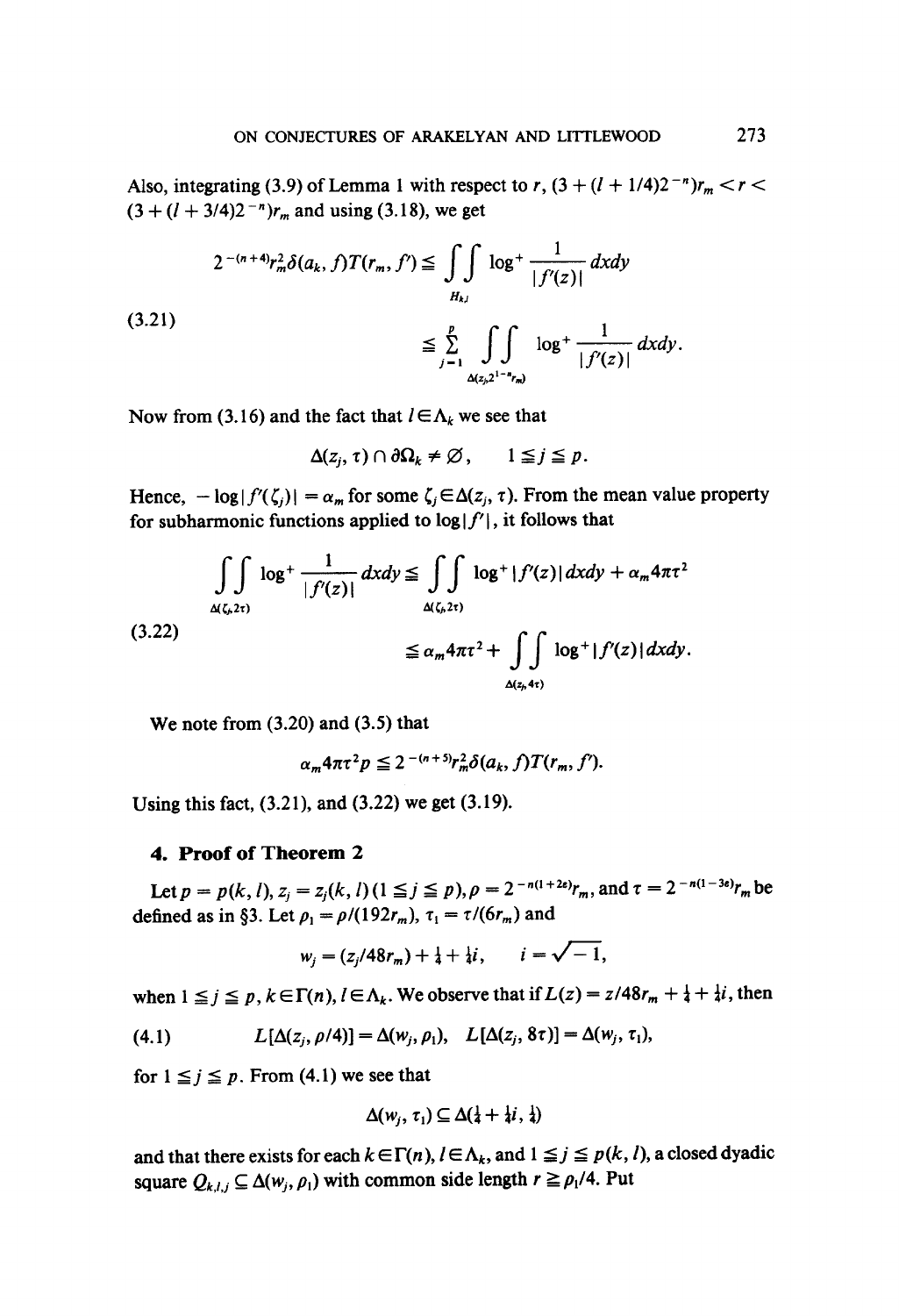$$
E=\bigcup_{k,l,j} Q_{k,l,j}
$$

where the union is taken over all  $k \in \Gamma(n)$ ,  $l \in \Lambda_k$ , and j with  $1 \leq j \leq p(k, l)$ . Let N be the number of the above squares and let G be Green's function for  $U = \hat{C} - E$ with pole at  $\infty$ . Then as in §2 there exists a positive Borel measure  $\mu$  and a real number  $b$  for which

$$
G(w) = \int\limits_E \log|w - \zeta| d\mu(\zeta) + b, \qquad w \in \mathbb{C},
$$

and

$$
(4.2) \t\t \mu(F) = \omega(\infty, F), \t\t F Borel \subseteq E,
$$

where  $\omega(\cdot, F)$  is the harmonic measure of F relative to U. From the maximum principle for harmonic functions we observe that

$$
G(w) \geq \log(4 |w - \frac{1}{4} - \frac{1}{4}i|), \qquad w \in U.
$$

Hence,

(4.3) 
$$
G(w) \ge \log 2 \quad \text{for } |w - \frac{1}{4} - \frac{1}{4}i| = \frac{1}{2}.
$$

We assume that Theorem 3 is valid, and let  $\varepsilon_0$ ,  $r_0$  be the constants in that theorem, and  $n_2 = \max\{n_1, 2 \log(1/r_0)\}\)$ . Consider only  $n \geq n_2$ , thus  $r \leq 2\rho_1 < r_0$ . We shall say  $Q' \in \{Q_{k,l,j}\}$  is a bad square if

$$
\omega(\infty,\partial Q')=\mu(Q')>r^{2+\epsilon_0}.
$$

Otherwise  $Q' \in \{Q_{k,l,j}\}\$ is said to be a good square. Theorem 3 implies that there are at most  $(1/r)^{2-\epsilon_0}$  bad squares.

We claim that if  $k \in \Gamma(n)$ ,  $l \in \Lambda_k$ , and  $1 \leq j \leq p(k, l)$ , then the total number  $N^*$ of disks  $\Delta(w_i, \tau_i)$  which have points in common with some bad square Q' satisfies

(4.4) 
$$
N^* \leq 16(\tau_1/\rho_1)^2 \left(\frac{1}{r}\right)^{2-\epsilon_0} \leq 10^8 2^{\alpha n},
$$

where

$$
\alpha=10\varepsilon+(1+2\varepsilon)(2-\varepsilon_0).
$$

In fact, if  $Q' \subseteq \Delta(w_i(k_0, l_0), \rho_1]$  and  $Q' \cap \Delta(w_i, \tau_1) \neq \emptyset$ , then

$$
\Delta(w_j, \tau_1) \subseteq \Delta[w_i(k_0, l_0), 4\tau_1].
$$

The left-hand inequality in (4.4) is an easy consequence of this inclusion, Theorem 3 and the fact that the disks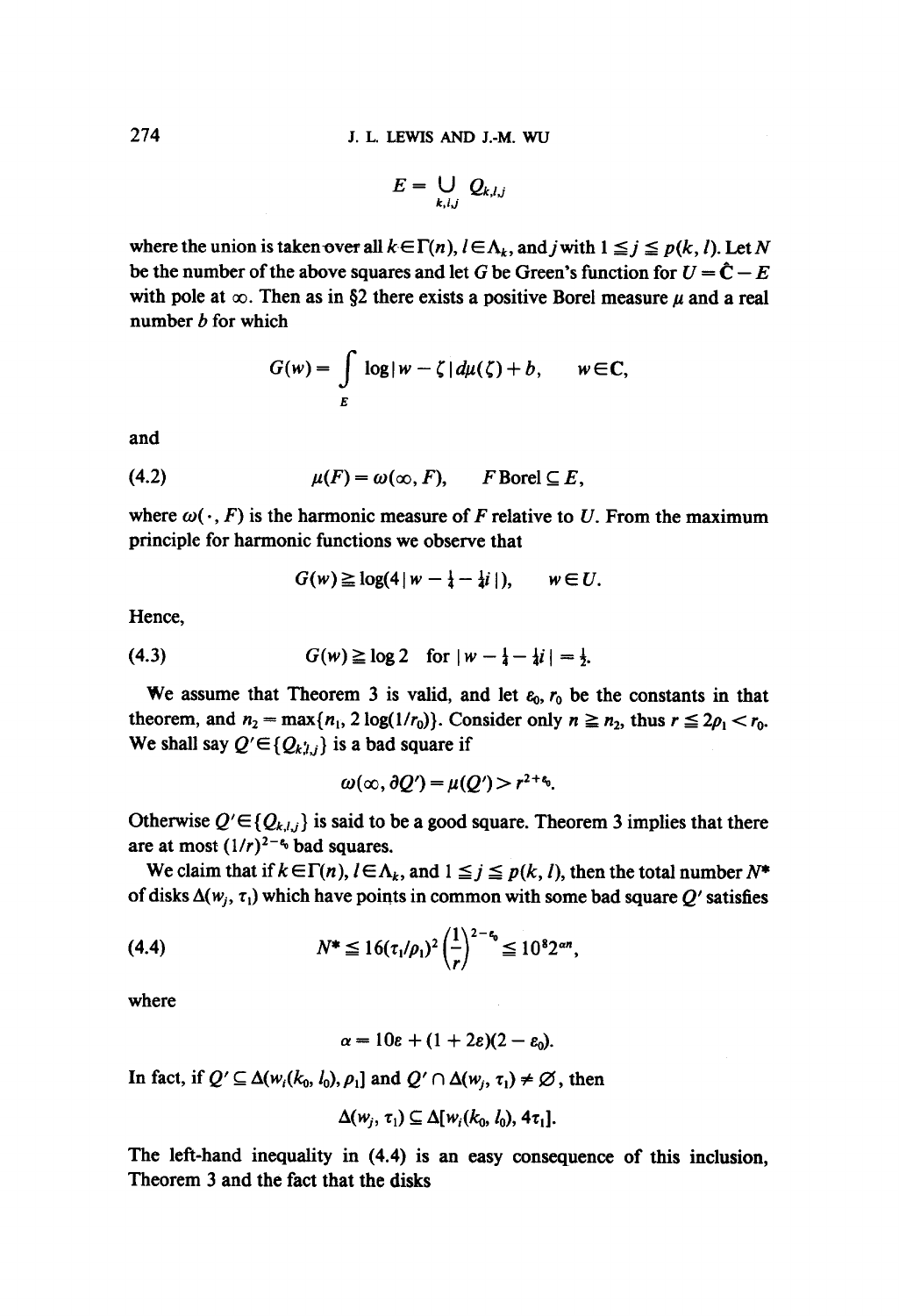$$
\{\Delta(w_j, \rho_1)\}, \quad k \in \Gamma(n), \quad l \in \Lambda_k, \quad 1 \leq j \leq p(k, l),
$$

are pairwise disjoint. The fight-hand inequality follows from the left-hand inequality, the definition of  $\rho_1$ ,  $\tau_1$  and the inequality  $\rho_1/4 \le r < 2\rho_1$ .

Next suppose that  $\zeta_i$ ,  $1 \leq j \leq p(k, l)$ ,  $k \in \Gamma$ ,  $l \in \Lambda_k$ , is the center of  $Q_{k,l,j} \subseteq$  $\Delta(w_i, \rho_1)$ . From the Riesz representation formula we deduce that

$$
\max_{|w-w_j| \le \tau_1/2} G(w) \le \max_{|w-\zeta_j| \le 5\tau_j/8} G(w) \le \frac{11}{2\pi} \int_{0}^{2\pi} G(\zeta_j + \frac{3}{4}\tau_1 e^{i\theta}) d\theta
$$
  
= 11 
$$
\int_{\rho_1/8}^{\frac{3\tau_1/4}{2}} \mu[\Delta(\zeta_j, t)] t^{-1} dt \le 11\mu[\Delta(w_j, \tau_1)] \log(6\tau_1/\rho_1).
$$

Again if  $\Delta(w_i, \tau_i)$  has no points in common with any bad square, then since the disks  $\{\Delta(w_i, \rho_i)\}\$  are pairwise disjoint, this disk can have a nontrivial intersection with at most  $16(\tau_1/\rho_1)^2$  good squares. Using this fact, (4.2), and the above inequality we deduce that

(4.5) 
$$
\max_{|w-w_j| \leq \tau_1/2} G(w) \leq 10^3 (\tau_1/\rho_1)^2 r^{2+\epsilon_0} \log(6\tau_1/\rho_1) \leq n 10^5 2^{\beta n},
$$

where

$$
\beta = 10\varepsilon - (1+2\varepsilon)(2+\varepsilon_0),
$$

and we have used the definition of  $\tau_1$ ,  $\rho_1$ , r.

We now prove (1.4) under the assumption that Theorem 3 is true. Suppose

$$
(4.6) \t\Gamma(n)^* \geq 2^{n(1-\epsilon_1)},
$$

where  $\varepsilon_1 = \varepsilon_0/40$ . Let  $\varepsilon = 2\varepsilon_1 = \varepsilon_0/20$  and observe from (3.7), (3.8), that there exists  $n_3(\varepsilon_0, r_0, \mu, \delta(a_1, f)) \geq n_2$  such that

$$
(4.7) \qquad \qquad \{(k,l):k\in\Gamma_1(n),l\in\Lambda_k\}^*\geq 2^{n(2-\epsilon)},\quad \text{for }n\geq n_3.
$$

Retracing our steps we see from (4.4) that since

$$
\alpha = 10\varepsilon + (1+2\varepsilon)(2-\varepsilon_0) < 2-\varepsilon_0/5 = 2-4\varepsilon,
$$

there exists  $n_4 \ge n_3$ , depending on  $\varepsilon_0$ ,  $r_0$ ,  $\mu$ , and  $\delta(a_1, f)$  such that

$$
N^*<2^{n(2-\varepsilon)},\quad \text{for }n\geq n_4.
$$

This inequality and (4.7) imply there exist  $(k, l)$  such that each  $\Delta(w_i, \tau_1)$ ,  $1 \leq j \leq p(k, l)$ , has an empty intersection with any bad square. Hence (4.5) holds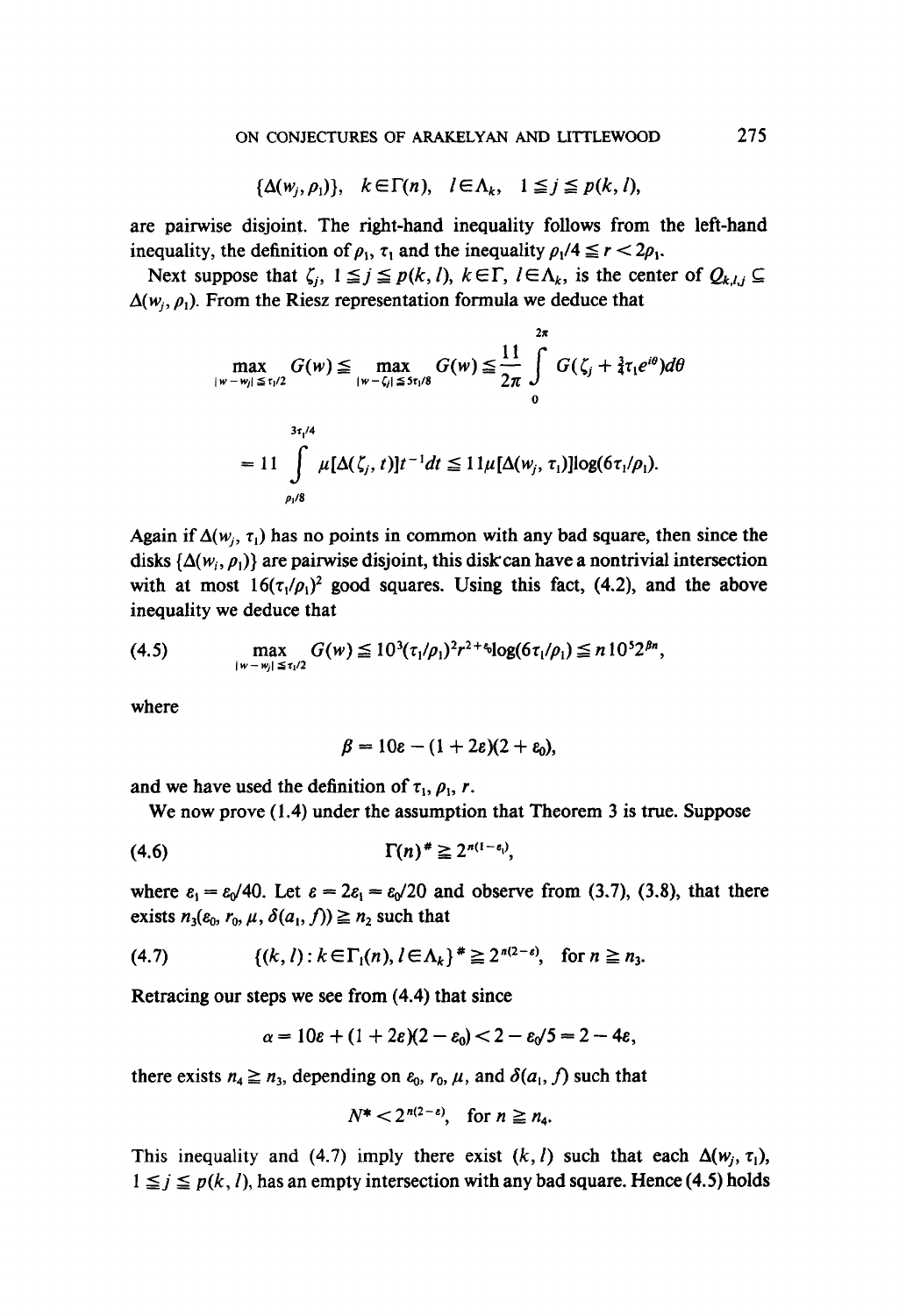for  $1 \leq j \leq p(k, l)$ . Let L be as in (4.1). Using (4.1), (4.3) and the maximum principle for subharmonic functions we see for  $|z| \le 24r_m$  that

$$
(4.8) \tlog^+ |f'(z)| \leq \log M(24r_m, f') (\log 2)^{-1} G(L(z)).
$$

With  $(k, l)$  fixed as above we deduce from (4.8), (4.5), and (3.4) that

$$
(4.9) \qquad \qquad \log^+ |f'(z)| \le nKT(r_m, f')2^{\beta n}
$$

when  $z \in \Delta(z_i, 4\tau)$ ,  $1 \leq j \leq p(k, l)$ . From (4.9), (3.19), and (3.20), it follows that

$$
2^{-(n+5)}r_m^2\delta(a_k,f)T(r_m,f') \leq \sum_{j=1}^p \int\limits_{\Delta(z_j,4\tau)} \log^+|f'(z)|\,dxdy
$$

$$
\leq nKT(r_m, f')2^{\beta n}p\tau^2 \leq nKT(r_m, f')r_m^2 2^{\theta n},
$$

where

$$
\theta=21\varepsilon-(1+2\varepsilon)(2+\varepsilon_0)-2<-\tfrac{1}{10}\varepsilon_0-4.
$$

Since  $\delta(a_k, f) \geq 2^{-3(n+1)}$ , the above inequality can only hold for  $n \leq n_5$ , provided  $n_5 = n_5(\varepsilon_0, \mu, \delta(a_1, f))$  is large enough. Putting  $n_0 = \max(n_4, n_5)$  we get (1.4); (1.4) implies Theorem 2 for  $0 < y < \varepsilon_1/3$ , as mentioned in §1.

## **5. Proof of Theorem 3**

The method of proof is a reformulation of that of Bourgain in [2], in which it is proved that in  $\mathbb{R}^n$ ,  $n \geq 3$ , harmonic measures are supported on sets of Hausdorff dimension at most  $n - \varepsilon(n)$ . The technique is adapted from  $\mathbb{R}^3$  to  $\mathbb{R}^2$ , with a closer account of the constants.

Given a square Q, denote by  $I(Q)$  its side length,  $|Q|$  its area, cQ the square concentric to Q with  $l(cQ) = cl(Q)$  and  $Q_* = \frac{1}{10}Q$ . Given a set A, the p-dim dyadic content of A is

(5.1) 
$$
h_{\rho}(A) = \inf \left\{ \sum_{j} I(I_{j})^{\rho} : I_{j} \text{ closed dyadic squares}, A \subseteq \bigcup I_{j} \right\}.
$$

Denote by  $\omega(z, F, \Omega)$  the harmonic measure of  $F \subseteq \partial \Omega$  at  $z \in \Omega$  with respect to the domain  $\Omega$ , and  $\omega(F) = \omega(F, \Omega)$  the harmonic measure at  $\infty$ .

**Lemma 3.** Let J be a square and E be a closed set in  $\{0 \le x \le 1/2, \ldots\}$  $0 \le y \le 1/2$ , and  $1 < \rho \le 2$ . Then at least one of the following holds:

$$
(5.2) \t\t \omega(z, J \cap E, J \setminus E) \geq \tau > 0 \t for z \in J_{\ast},
$$

$$
(5.3) \t\t\t h_p(E \cap J_*) \leq 576 \cdot 2^{-1/t} h_p(J).
$$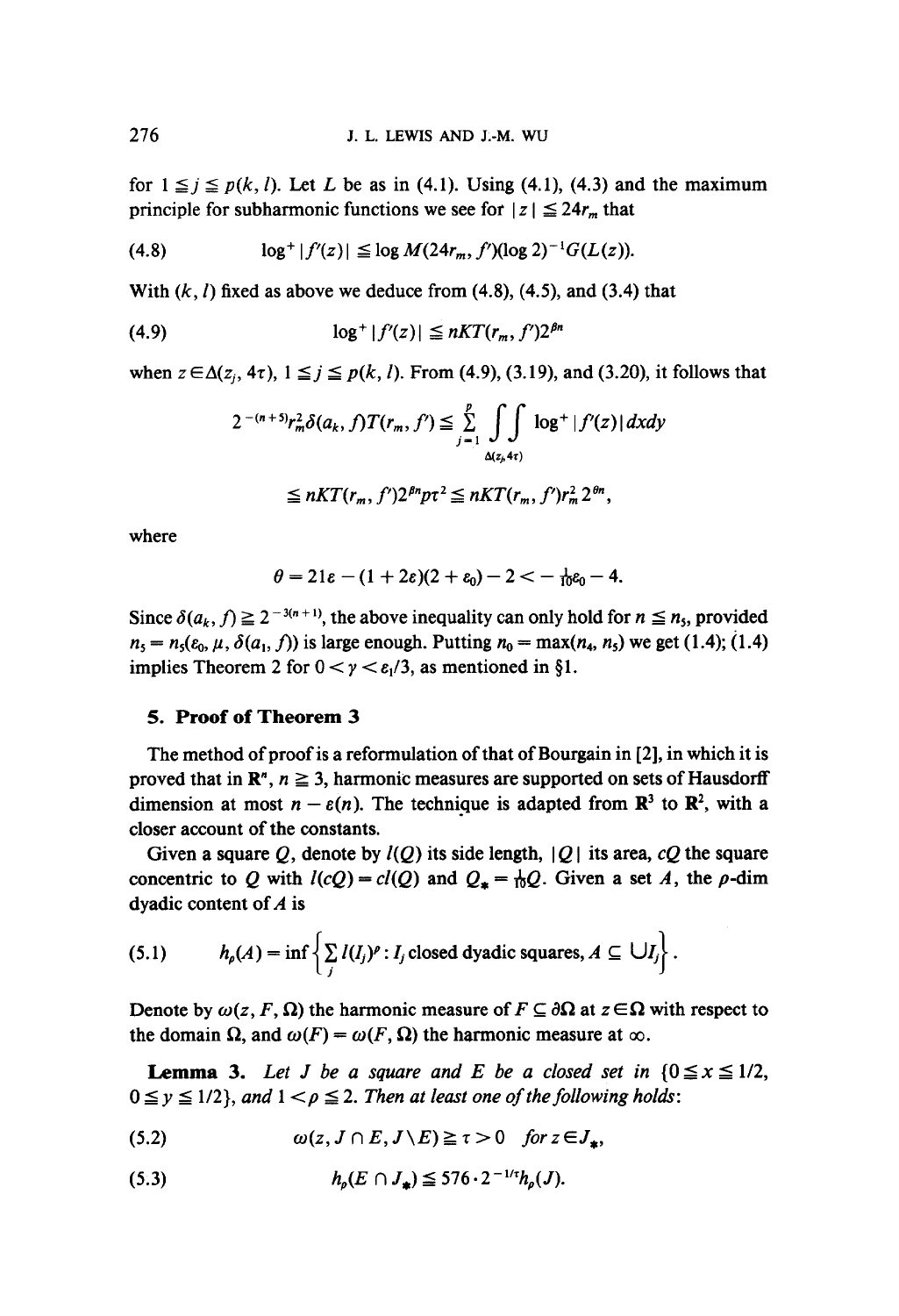**Proof.** It suffices to show that when  $l(J) = 1$ , either (5.2) or

(5.3), *hp(E f7 J,) <* 36.2 -l/\*

holds. The extra factor "16" occurs in (5.3), because each non-dyadic square is contained in a dyadic square of side length at most four times that of the original.

It follows from the proof of Frostman's theorem as presented in  $[13; p. 64]$  that there exists a non-negative measure  $\mu$  on  $E \cap J_*$  of total mass  $m \geq \frac{1}{36} h_\rho(E \cap J_*)$ so that  $\mu({ | z - a | < b}) \leq b^{\rho}$  for any  $a \in \mathbb{C}$  and  $b > 0$ . Let

$$
u(z) = \int\limits_{E} \log \frac{1}{|z-\zeta|} \, d\mu(\zeta).
$$

It is easy to check that

 $m<sub>16</sub>$ 

$$
u \leq \int_{0}^{\frac{m}{m}} \log \frac{1}{t} dt^{\rho} \leq \frac{m}{\rho} \left( 1 + \log \frac{1}{m} \right) \leq m \left( 1 + \log \frac{1}{m} \right),
$$

on  $\partial J$ ,  $u \le m \log \frac{20}{3}$ ; and on  $J_*$ ,  $u \ge m \log(10/\sqrt{2})$ . Hence in J,

$$
\omega(z) \equiv \omega(z, J \cap E, J \setminus E)
$$
  
\n
$$
\geq \left(u(z) - m \log \frac{20}{9}\right) \left(m \left(1 + \log \frac{1}{m}\right) - m \log \frac{20}{9}\right)^{-1}.
$$

Thus on  $J_{\pm}$ ,

$$
\omega(z) \geq \left(\log \frac{9}{2\sqrt{2}}\right)\left(1 + \log \frac{1}{m} - \log \frac{20}{9}\right)^{-1},
$$

which implies

$$
m \leq \frac{9e}{20} \left(\frac{9}{2\sqrt{2}}\right)^{-1/\omega(z)} \leq 2^{-1/\omega(z)}.
$$

Therefore either (5.2) or (5.3)' must hold, and the lemma is proved.

Given a dyadic  $a \in (0, 1)$ , let  $S_i$  be the collection of closed dyadic squares of side length  $a^j$ , and  $S = \bigcup_{i=0}^{\infty} S_i$ . Let

(5.4) 
$$
m_{p}(A, \varepsilon) = \inf \left\{ \sum_{j} l(I_{j})^{p} : I_{j} \in S, l(I_{j}) \leq \varepsilon \text{ and } A \subseteq \bigcup I_{j} \right\}.
$$

Thus  $m_{\rho}(A, \varepsilon) \geq h_{\rho}(A)$  for any  $\varepsilon > 0$ .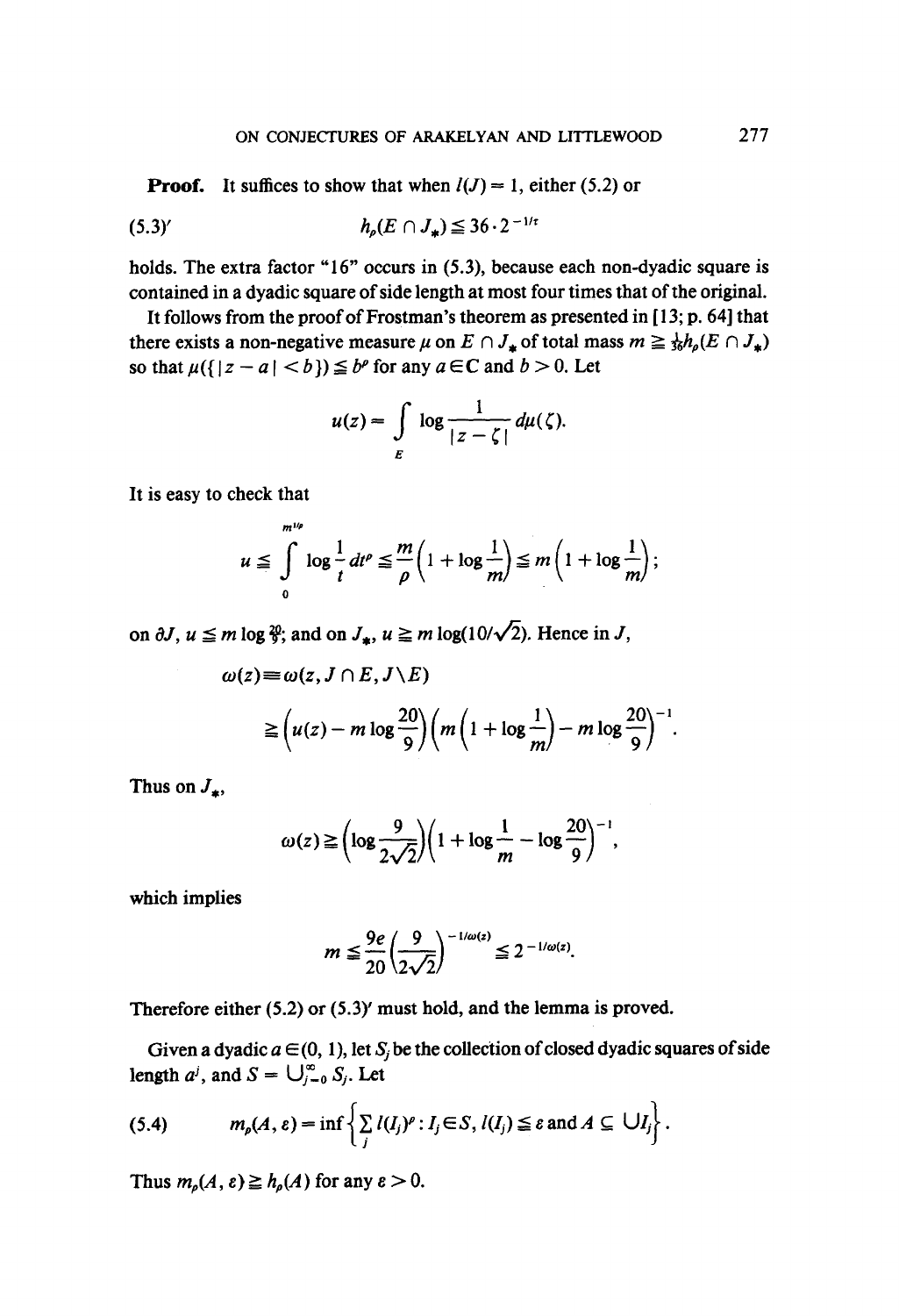**Lemma 4.** *There exist*  $p \in (1, 2)$ *, dyadic a*  $\in (0, 1)$ *, so that if E is a closed set in*  ${0 \le x \le 1/2, 0 \le y \le 1/2}$  *and I is a square in*  $S_i, j \ge 0$ *, then at least one of the following holds:* 

$$
(5.5) \t\t mo(E \cap I, aj+1) \leq aoj;
$$

$$
(5.6) \qquad \qquad \sum_{\substack{J \in S_{j+1} \\ J \subseteq I}} \omega(E \cap J)^{1/2} |J|^{1/2} \leq \frac{1}{8} \omega(E \cap I)^{1/2} |I|^{1/2};
$$

where  $\omega$  is the harmonic measure on the boundary of  $\hat{\mathbb{C}} \setminus E$  evaluated at  $\infty$ .

The lemma becomes trivial if  $a^{\rho j}$  is replaced by  $2a^{\rho j}$  in (5.5), or  $\frac{1}{8}$  is replaced by  $\sqrt{2}$  in (5.6).

**Proof.** Given  $\tau \in (0, 2^{-6}]$ , choose  $\rho \in (1, 2)$ , and dyadic  $a \in (0, 1)$  so that

$$
(5.7) \t2^{-1/(2\tau)} < a < 2^{-15}\tau(15 - \log \tau)^{-1}
$$

and

$$
(5.8) \t\t 2-\rho \leq a^5.
$$

These choices readily guarantee that  $a < 2^{-25}$ ,  $a^{\rho-2} \le 2$ ,  $2 - \rho < 2^{-125}$  and, using the right side of  $(5.7)$ , that

(5.9) 
$$
\left(1-\frac{\tau}{16}\right)^{-1+2^{-11}a^{-1}} < 2^{-14}\tau.
$$

Suppose that there is a subsquare  $J \in S_{i+1}$  of I satisfying (5.3). Because each dyadic square can be covered by at most  $a^{-2}$  squares in S, the fact that  $a^{\rho-2} \le 2$ , (5.1), (5.3) and (5.4) now yield that

$$
m_{\rho}(E \cap J_{\ast}, a^{j+1}) \leq 2h_{\rho}(E \cap J_{\ast}) \leq 1152 \cdot 2^{-1/2}h_{\rho}(J).
$$

Since  $a < 2^{-25}$ ,  $J_*$  contains at least  $2^{42}$  squares in  $S_{i+2}$ . Hence

$$
m_{\rho}(E \cap I, a^{j+1}) \le m_{\rho}(I \setminus J, a^{j+1}) + m_{\rho}(J \setminus J_*, a^{j+1}) + m_{\rho}(E \cap J_*, a^{j+1})
$$
  
\n
$$
\le a^{(j+1)\rho}(a^{-2} - 1) + a^{(j+2)\rho}(a^{-2} - 2^{42}) + 1152 \cdot 2^{-1/r}a^{(j+1)\rho}
$$
  
\n
$$
= a^{\rho j}\{a^{\rho-2} - a^{\rho} + a^{2\rho-2} - a^{2\rho}2^{42} + 1152 \cdot 2^{-1/r}a^{\rho}\}.
$$

From (5.8) and the fact that  $a < 2^{-25}$ , it follows that

$$
(2-\rho)\log\frac{1}{a} < a^5\log\frac{1}{a} < a^{2+\rho} < \log\left(1 + \frac{2^{40}a^{2+\rho}}{1+a^{\rho}}\right),
$$

which is equivalent to  $a^{\rho-2} - a^{\rho} + a^{2\rho-2} - 2^{40}a^{\rho+2} < 1$ . Thus (5.5) follows from the left side of (5.7).

Suppose next that every subsquare  $J \in S_{i+1}$  of *I* satisfies (5.2). Let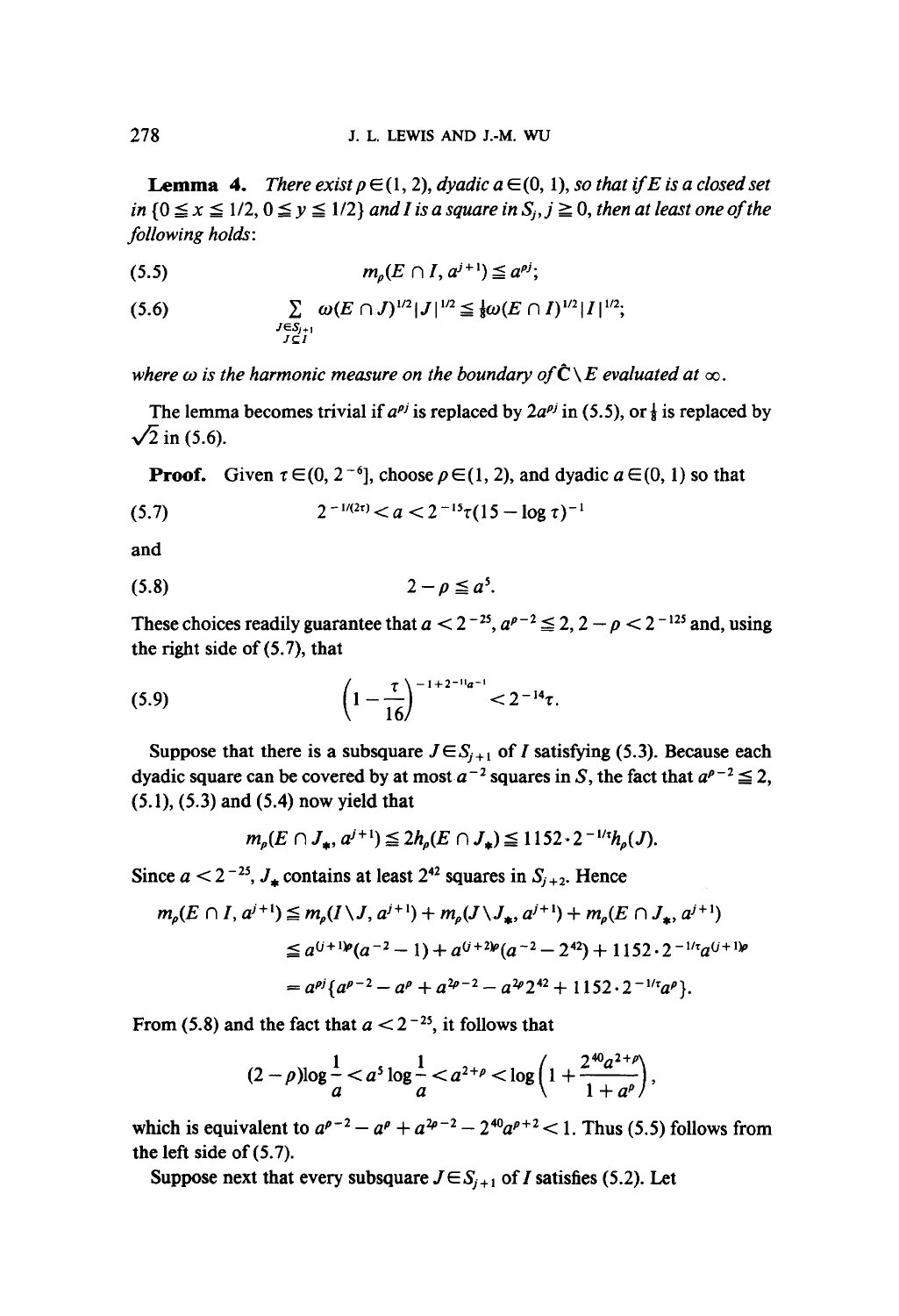$I_k = (1 - 2ka)I$ , for  $1 \le k \le K = a^{-1}2^{-11}$ .

We will **show in a moment that** 

$$
(5.10) \t\t \omega(I_K \cap E) \leq 2^{-10} \omega(I \cap E).
$$

Points in I, except lattice points, are contained in at most two subsquares  $J \in S_{i+1}$ **of I. Therefore, it follows from (5.10) and Schwarz's inequality that** 

$$
\sum_{\substack{J \subseteq I \\ J \in S_{j+1}}} \omega(J \cap E)^{1/2} |J|^{1/2} = \sum_{J \subseteq I_k} + \sum_{J \subseteq I_k} \omega(J \cap E)^{1/2} |I_{k}|^{1/2} + (2\omega(I \cap E))^{1/2} |I \setminus I_k|^{1/2}
$$
  

$$
\leq 2^{-9/2} \omega(I \cap E)^{1/2} |I|^{1/2} + \omega(I \cap E)^{1/2} 2^{-4} |I|^{1/2}
$$
  

$$
< 2^{-3} \omega(I \cap E)^{1/2} |I|^{1/2}
$$

**We obtain (5.6) in this case.** 

**To prove (5.10), we observe, by the maximum principle, that** 

$$
\omega(I_K \cap E) \leq \omega(I_K, \hat{C} \setminus (E \cup I_K))
$$
  
\n
$$
\leq \omega(I_1, \hat{C} \setminus (E \cup I_1)) \cdot \sup_{z \in \partial I_1} \omega(z, I_K, \hat{C} \setminus (E \cup I_K)),
$$

**and that** 

$$
(5.12) \qquad \qquad \omega(I \cap E) \ge \omega(I_1, \hat{\mathbf{C}} \setminus (E \cup I_1)) \cdot \inf_{z \in \partial I_1} \omega(z, I \cap E).
$$

Because every subsquare  $J \in S_{i+1}$  of *I* satisfies (5.2), we have, for any  $z \in \partial I_1$ ,

$$
(5.13) \ \omega(z, I \cap E) \geq \omega(z, I \cap E, I \setminus E) \geq \tau \omega \left(z, \bigcup_{\substack{J \in S_{j+1} \\ J \subseteq I_1 \setminus I_2}} J_{\ast}, I \setminus \bigcup_{\substack{J \in S_{j+1} \\ J \subseteq \overline{I_1 \setminus I_2}}} J_{\ast} \right).
$$

For a fixed  $z \in \partial I_1$ , the harmonic measure on the right side of (5.13) is bounded below by the harmonic measure of the square  $J_{\star}$  that is nearest to z relative to  $I \setminus J_*$ . From the maximum principle and a change of scale, it is bounded below by  $\omega(\sqrt{2}/2, \{ |z| = \frac{1}{20} \}, \{ \frac{1}{20} < |z| < \frac{3}{2} \}) > \frac{1}{16}$ . By (5.12) and (5.13), we obtain

(5.14) 
$$
\omega(I \cap E) \geq \frac{\tau}{16} \omega(I_1, \hat{C} \setminus (E \cup I_1)).
$$

For  $z \in \partial I_1$ , by reasons similar to the above,

$$
\omega(z, I_2, \hat{\mathbf{C}} \setminus (E \cup I_2)) \leq 1 - \omega(z, E \setminus I_2, \hat{\mathbf{C}} \setminus (E \cup I_2)) \leq 1 - \tau/16,
$$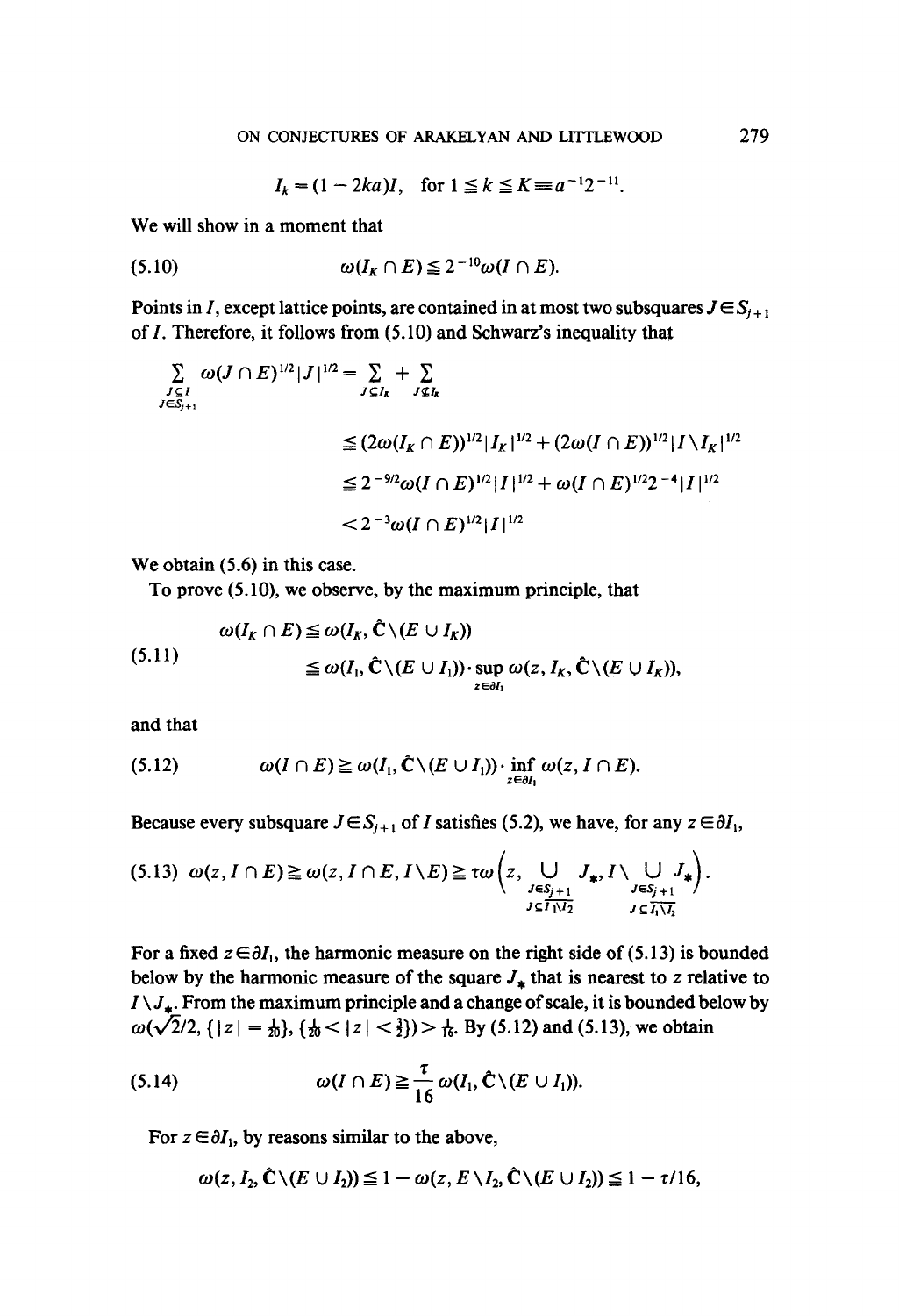and this holds with 1 replaced by  $k, 2 \le k \le K - 1$ . We apply the maximum principle to  $\partial I_1, \partial I_2, \ldots, \partial I_{K-1}$  successively to deduce that

$$
\sup_{z \in \partial I_1} \omega(z, I_K, \hat{\mathbf{C}} \setminus (E \cup I_K)) \leq \prod_{k=1}^{K-1} \sup_{z \in \partial I_k} \omega(z, I_{k+1}, \hat{\mathbf{C}} \setminus (E \cup I_{k+1}))
$$
\n(5.15)\n
$$
\leq (1 - \tau/16)^{K-1}.
$$

It follows from **(5.9), (5.11), (5.14) and (5.15)** that

$$
\omega(I_K \cap E) \leqq \frac{16}{\tau} \left(1 - \frac{\tau}{16}\right)^{(a-2)(-1)} \omega(I \cap E) \leqq 2^{-10} \omega(I \cap E).
$$

This completes the proof.

*To prove the theorem, we let*  $E = \bigcup_{i=1}^{N} Q_i$ , retain the choices of  $\tau$ , a and  $\rho$  from Lemma 4, and recall that  $I(Q_i) = r$  and that  $S_i$  is the collection of the closed dyadic squares of side length  $a^j$ . Choose  $r_0$ ,  $\varepsilon_0$ :

$$
(5.16) \qquad \qquad 0 < \varepsilon_0 \leq (2-\rho)^2
$$

and

$$
(5.17) \t\t 0 < r_0 \leq 2^{-1/6}.
$$

and let  $0 < r < r_0$ . Let M and  $M_0$  be the integers that satisfy

$$
a^{M+1} \leq r < a^M
$$

**and** 

(5.18) 
$$
M_0 = \left[ (1+M) \frac{2-\rho}{4 \log 2} \log \frac{1}{a} \right] + 1,
$$

where  $\left[ \quad \right]$  is the greatest integer function. Clearly,  $1 \le 2^{M_0}(a^{1+M})^{(2-\rho)/4} \le 2$ ; and  $M_0 \ge 1/(8-4\rho)$  because of (5.16) and (5.17). The significance in choosing  $M_0$  as a small fraction of M will become apparent after  $(5.20)$  and  $(5.22)$  are proved.

Suppose that  $I \in S_i$ ,  $0 \le j \le M$  and  $I \cap E \ne \emptyset$ .

If I satisfies (5.5), we attach to I a family of squares  $\{J_{\alpha}\}\subseteq \bigcup_{i=1}^{\infty} S_{k}$ , with mutually disjoint interiors,  $J_a \subseteq I$ ,  $\varnothing \neq E \cap I \subseteq \bigcup J_a$ , and  $\Sigma l(J_a)^p \leq l(I)^p$ , and call them immediate descendants of *I*. We require, as we may,  $l(J_{\alpha}) \ge a^{M+1}$ , since E is composed of dyadic squares of side length  $r \ge a^{M+1}$ .

If I satisfies (5.6) but not (5.5), we call all  $J \in S_{i+1}$ ,  $J \subseteq I$ , immediate descendants of I.

Starting with  $I_0 = \{0 \le x \le 1, 0 \le y \le 1\}$ , we build a family tree following the previous procedure of assigning descendants, with the following exception: if a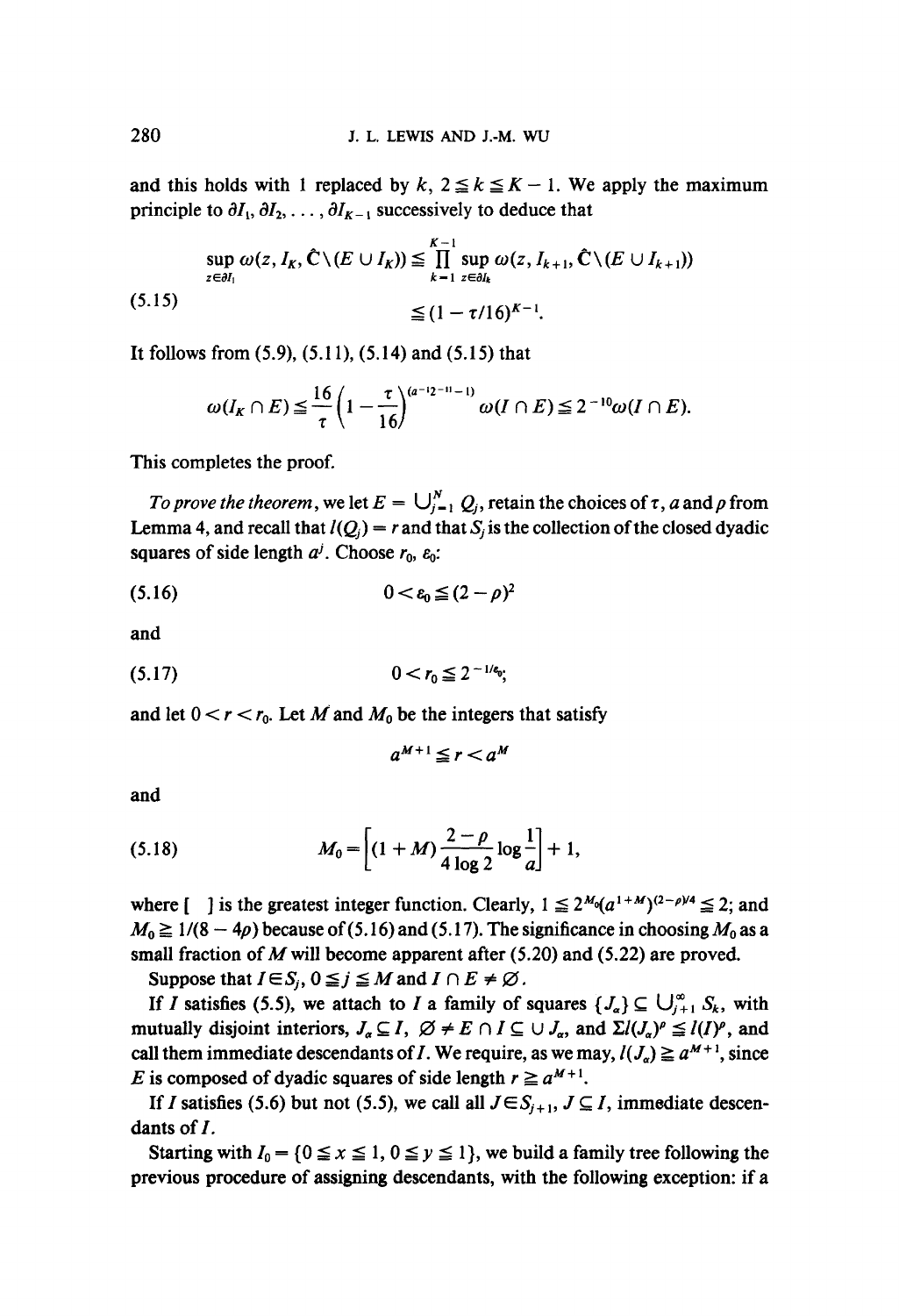square  $I \in S_i$ ,  $j \leq M$ , has exactly  $M_0$  ancestors satisfying (5.6), we stop, and do not assign to it any descendants.

A terminal square I either has side length  $a^{M+1}$  (call this class  $C_1$ ), or has side length at least  $a^M$  but has exactly  $M_0$  ancestors satisfying (5.6) (call this class  $C_2$ ). It is clear that  $E \subseteq \bigcup \{I : I \in C_1 \cup C_2\}; a^{M+1} \leq l(I) \leq a^{M_0}$  for  $I \in C_1 \cup C_2; C_1 \cap C_2$  $C_2 = \emptyset$ ; and that the squares in  $C_1 \cup C_2$  have mutually disjoint interiors.

For any  $I \in S$ , let  $\mathcal{F}(I)$  denote the family of immediate descendants of I. Then

$$
\sum_{J \in \mathscr{F}(I)} l(J)^{\rho} \leq l(I)^{\rho}, \quad \text{if } I \text{ satisfies (5.5);}
$$

and, since  $a^{p-2} \leq 2$ ,

(5.19) 
$$
\sum_{j \in \mathscr{F}(I)} l(J)^{\rho} = a^{-2} a^{(j+1)\rho} \leq 2l(I)^{\rho}, \text{ if } I \text{ satisfies (5.6)}.
$$

Each I in  $C_1 \cup C_2$  has at most  $M_0$  ancestors which satisfy (5.6); thus it follows from  $(5.19)$  that

(5.20) 
$$
\sum_{C_1 \cup C_2} l(I)^{\rho} \leq 2^{M_0} l(I_0)^{\rho} = 2^{M_0}.
$$

Let  $\mathcal{S}_m$  be the class of squares in the family tree which has exactly m ancestors that satisfy (5.6); thus  $C_2 \subseteq \mathcal{S}_{M_0}$ . Using (5.6), we obtain that

$$
\sum_{I \in C_2} \omega(I \cap E)^{1/2} |I|^{1/2} \leq \sum_{I \in \mathscr{S}_{M_0}} \omega(I \cap E)^{1/2} |I|^{1/2}
$$
\n(5.21)\n
$$
\leq \frac{1}{8} \sum_{Q \in \mathscr{A}} \omega(Q \cap E)^{1/2} |Q|^{1/2},
$$

where  $\mathscr{A} \equiv \{Q : \bigcup \mathscr{F}(Q) = \mathscr{S}_{M_0}\}\)$ . Each  $Q \in \mathscr{A}$  is either in  $\mathscr{S}_{M_0-1}$  or contained in some  $J \in \mathscr{S}_{M_0-1}$ ; different squares in  $\mathscr A$  are mutually disjoint except possibly on the boundaries. Fix  $J \in \mathcal{S}_{M_0-1}$ ; points in J, with the exception of finitely many lattice points, are covered by at most two distinct squares from  $\mathscr A$ . Therefore by the Schwarz inequality, we have

$$
\sum_{\substack{Q\in\mathscr{A}\\Q\subseteq J}}\omega(Q\cap E)^{1/2}|\mathcal{Q}|^{1/2}\leq (2\omega(J\cap E))^{1/2}|J|^{1/2}.
$$

**It** follows from the second inequality in **(5.21)** and the above estimates that

$$
\sum_{I\in\mathscr{S}_{M_0}}\omega(I\cap E)^{1/2}|I|^{1/2} < \frac{1}{4}\sum_{J\in\mathscr{S}_{M_0-1}}\omega(J\cap E)^{1/2}|J|^{1/2}.
$$

Applying (5.6) and Schwarz's inequality alternatively to  $\mathscr{S}_{M_0-1}, \mathscr{S}_{M_0-2}, \ldots$ , we obtain that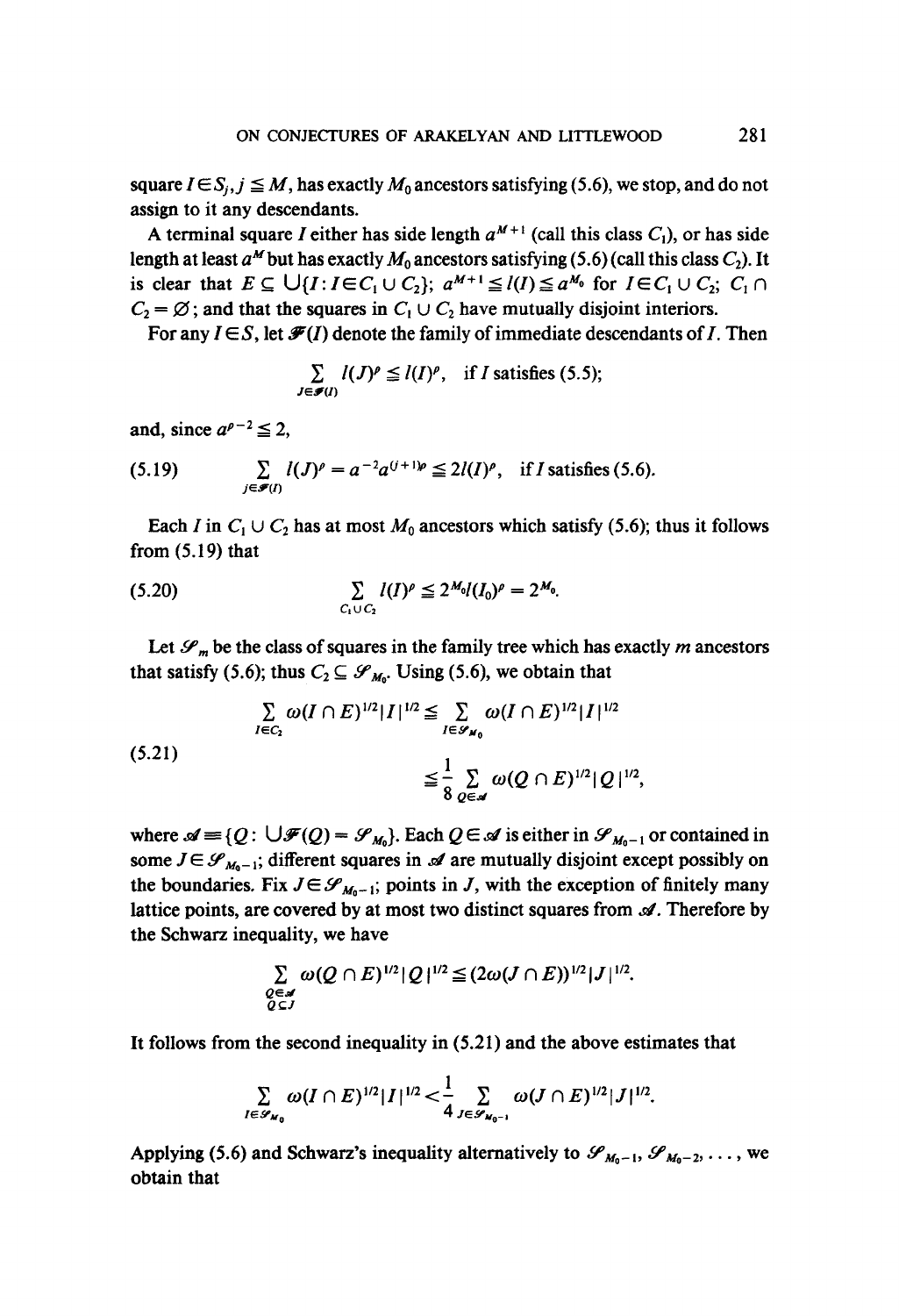$$
\sum_{I\in\mathscr{S}_{M_0}}\omega(I\cap E)^{1/2}|I|^{1/2}\leq 4^{-M_0}.
$$

Combining this with (5.21), we conclude that

(5.22) 
$$
\sum_{I \in C_2} \omega(I \cap E)^{1/2} |I|^{1/2} \leq 4^{-M_0}.
$$

Let  $C_3 = \{I \in C_2 : \omega(I \cap E) > 8^{M_0} |I|\}, C_4 = C_2 \setminus C_3$ , and  $\gamma = (2 - \rho)3/4$ . We note from (5.18) that  $2^{-M_0} \le a^{(2-\rho)(M+1)/4}$ . Because  $a^{M+1} \le |I|$ , we have

$$
\omega(I\cap E)\geq |I|^{1-\gamma}, \quad \text{if } I\in C_3.
$$

Hence

$$
(5.23) \qquad \qquad \sum_{I \in C_3} l(I)^{3\rho/2 - 1} \leq 1.
$$

From (5.16), (5.18), (5.22) and  $2 - p \le 2^{-125}$ , it follows that

$$
\sum_{I \in C_4} \omega(I \cap E) \leq \sum_{I \in C_4} \omega(I \cap E)^{1/2} 8^{M_0/2} |I|^{1/2} \leq 8^{M_0/2} 4^{-M_0}
$$
\n
$$
\leq 2^{-M_0/2} \leq r^{(2-\rho)/8} \leq r^{2^{122}c_0}.
$$

Let  $N_k$  be the number of our given  $Q_i$ 's that are contained in  $\bigcup \{I : I \in C_k\}$ ,  $k = 1, 3$ . Since each  $Q_i$  contains either none or exactly  $(r/a^{M+1})^2$  squares in  $C_i$ , it follows from (5.16), (5.18), (5.20) and  $2 - p \le 2^{-125}$  that

$$
N_1 \le 2^{M_0} a^{-(M+1)\rho} a^{2(M+1)} r^{-2} = 2a^{-(M+1)(2-\rho)4 + (M+1)(2-\rho)} r^{-2}
$$
  

$$
\le 2r^{-2+3(2-\rho)4} < 2r^{-2+2^{120}6}.
$$

Because  $a^M \le l(I) \le a^{M_0}$  for  $I \in C_3$ , we obtain from (5.16), (5.17), (5.18), (5.23) and  $a^{\rho-2} \leq 2$  that

$$
N_3 \leq (a^{M_0})^{1-3\rho/2} \left(\frac{a^{M_0}}{r}\right)^2 \leq r^{-2} (a^{M+1})^{(M_0/(M+1))3(2-\rho)/2}
$$
  

$$
\leq r^{-2+(3(2-\rho)^2/8 \log 2) \log(1/a)} \leq r^{-2+9\epsilon_0}.
$$

In view of (5.24), there are at most  $r^{-2+2^{120}k_0}$  squares  $Q_i$  that are contained in  $\bigcup \{1: I \in C_4\}$  satisfying  $\omega(Q_i) > r^{2+\epsilon_0}$ . Because  $r_0 < 2^{-1/\epsilon_0}$  $E \subset \bigcup \{I : I \in C_1 \cup C_3 \cup C_4\}$ , there are at most  $2r^{-2+2^{120}c_0} + r^{-2+9c_0} + r^{-2+2^{120}c_0}$  $r^{-2+\epsilon_0}$  squares  $Q_i$  with  $\omega(Q_i) > r^{2+\epsilon_0}$ . This proves Theorem 3.

Throughout the paper, we have not attempted to make constants nearly the best possible. Properties (5.7), (5.8), (5.16) and (5.17) are all satisfied if  $\tau = 2^{-6}$ ,  $a = 2^{-26}, \rho = 2 - 2^{-130}, \epsilon_0 = 2^{-260}$  and  $r_0 = 2^{-2260}$ .